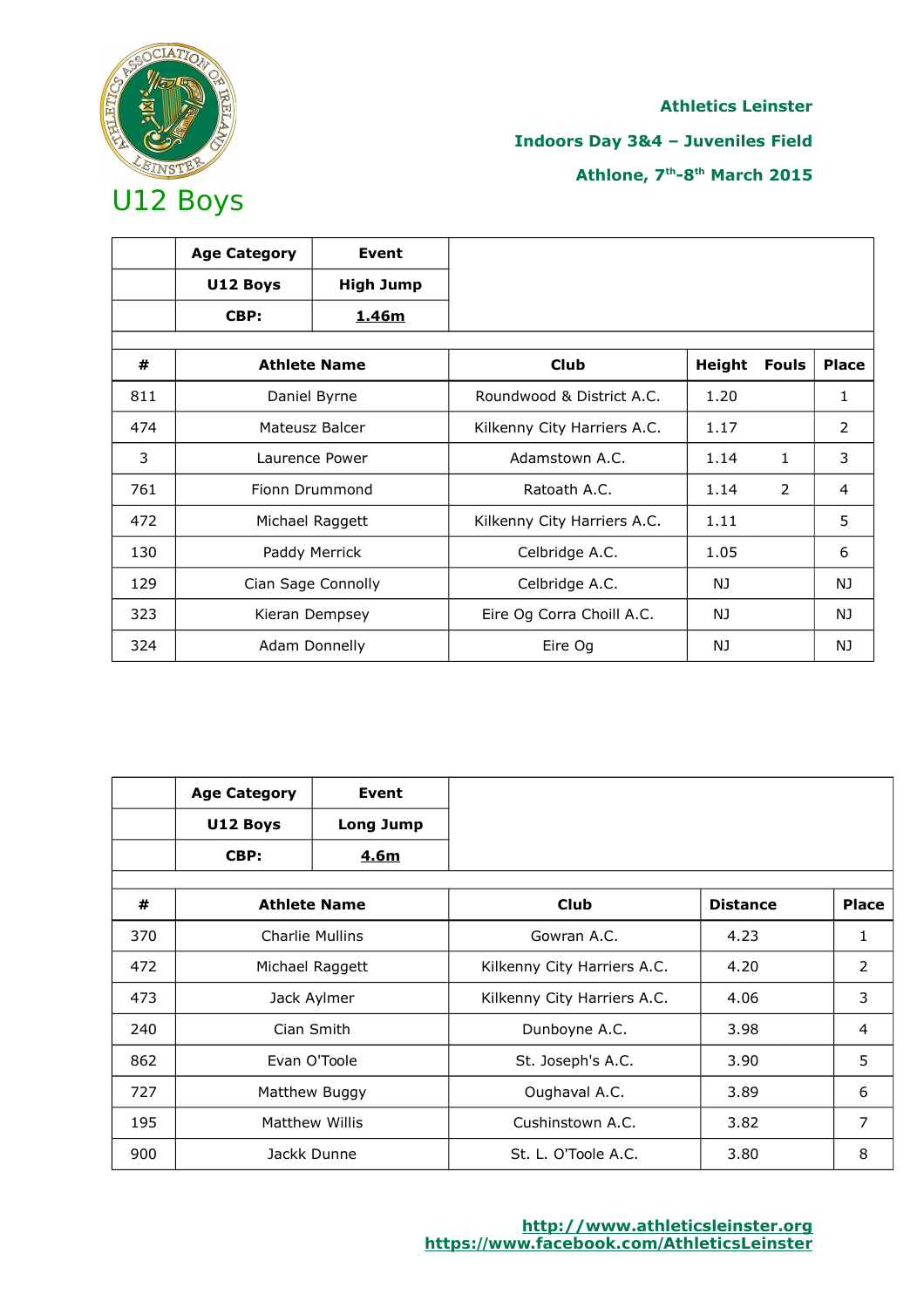

### **Indoors Day 3&4 – Juveniles Field**

| 1016           | Luke Bourke                   | Tullamore Harriers A.C.         | 3.71 |      | 9  |
|----------------|-------------------------------|---------------------------------|------|------|----|
| 902            | Adam Nolan                    | St. L. O'Toole A.C.             | 3.70 |      | 10 |
| 461            | Cathal Thompson               | Kildare A.C.                    | 3.68 |      | 11 |
| 811            | Daniel Byrne                  | Roundwood & District A.C.       | 3.59 |      | 12 |
| 809            | Conor Fee                     | Roundwood & District A.C.       | 3.58 |      | 13 |
| 865            | <b>Tomas Mullally</b>         | St. Joseph's A.C.               | 3.55 |      | 14 |
| 394            | Jack McGlone                  | Greystones & District A.C.      | 3.50 |      | 15 |
| $\mathbf{1}$   | Ben Wall                      | Adamstown A.C.                  | 3.47 |      | 16 |
| 474            | Mateusz Balcer                | Kilkenny City Harriers A.C.     | 3.43 |      | 17 |
| $\overline{2}$ | Robert Wall                   | Adamstown A.C.                  | 3.31 |      | 18 |
| 513            | Max Power                     | Kilmore A.C.                    | 3.28 |      | 19 |
| 810            | Luke McKenna                  | Roundwood & District A.C.       | 3.19 |      | 20 |
| 32             | <b>Bobby Nugent</b>           | Athlone I.T. A.C.               | 3.18 | 3.05 | 21 |
| 1070           | Owen Lennon                   | United Striders A.C.            | 3.18 | 2.87 | 22 |
| 658            | Lorcan Dunne                  | Naas A.C.                       | 3.14 |      | 23 |
| 762            | Kyle Witter                   | Ratoath A.C.                    | 3.13 |      | 24 |
| 371            | Cillian Dunne                 | Gowran A.C.                     | 3.05 |      | 25 |
| 3              | Laurence Power                | Adamstown A.C.                  | 3.04 |      | 26 |
| 726            | Conor Whearty                 | Oughaval A.C.                   | 3.00 |      | 27 |
| 789            | Samuel Watson                 | Robertstown & Allen Parish A.C. | 2.95 |      | 28 |
| 30             | Agbanobi Samuel Oghenenyoleme | Athlone I.T. A.C.               | 2.85 |      | 29 |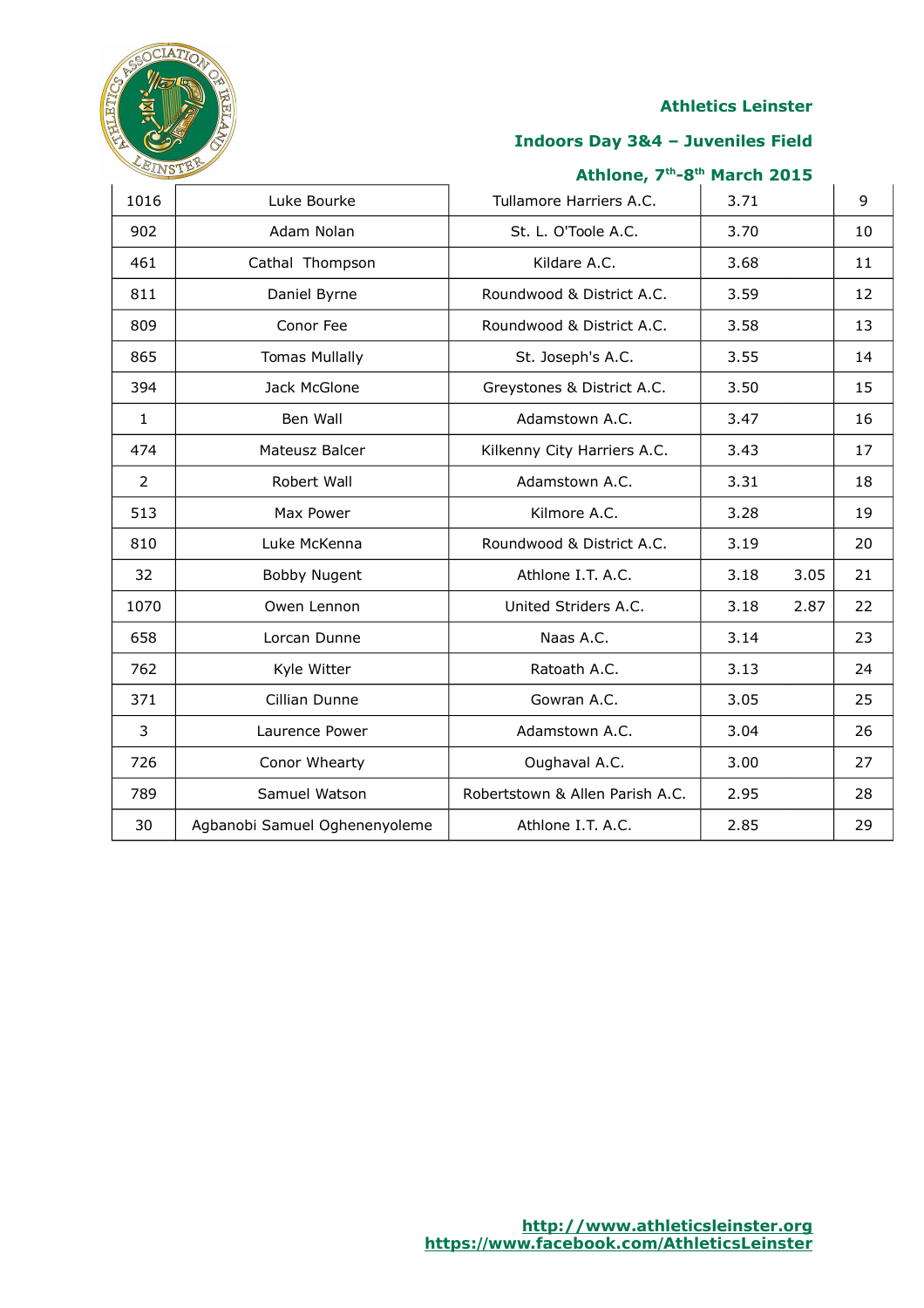

٦

## **Indoors Day 3&4 – Juveniles Field**

## **Athlone, 7th-8th March 2015**

|     | <b>Age Category</b> | <b>Event</b>        |                                 |                 |                |
|-----|---------------------|---------------------|---------------------------------|-----------------|----------------|
|     | U12 Boys            | <b>Shot Putt</b>    |                                 |                 |                |
|     | CBP:                | 9.42m               |                                 |                 |                |
| #   |                     | <b>Athlete Name</b> | <b>Club</b>                     | <b>Distance</b> | <b>Place</b>   |
| 789 |                     | Samuel Watson       | Robertstown & Allen Parish A.C. | 7.57            | $\mathbf{1}$   |
| 3   |                     | Laurence Power      | Adamstown A.C.                  | 7.53            | $\overline{2}$ |
| 832 |                     | Shane Buggy         | St. Abban's A.C.                | 7.24            | 3              |
| 87  | Cathal Monaghan     |                     | Boyne A.C.                      | 7.09            | 4              |
| 372 |                     | Robert Kelly        | Gowran A.C.                     | 7.06            | 5              |
| 325 |                     | Niall Burke         | Eire Og Corra Choill A.C.       | 6.36            | 6              |
| 326 |                     | Peter Casey         | Eire Og Corra Choill A.C.       | 6.27            | $\overline{7}$ |
| 323 |                     | Kieran Dempsey      | Eire Og Corra Choill A.C.       | 5.68            | 8              |
| 130 |                     | Paddy Merrick       | Celbridge A.C.                  | 5.42            | 9              |
| 864 |                     | Danny Dowling       | St. Joseph's A.C.               | 5.32            | 10             |
| 863 |                     | Danny Glennon       | St. Joseph's A.C.               | 5.31            | 11             |
| 324 |                     | Adam Donnelly       | Eire Og Corra Choill A.C.       | 4.36            | 12             |

 $\top$ 

ℸ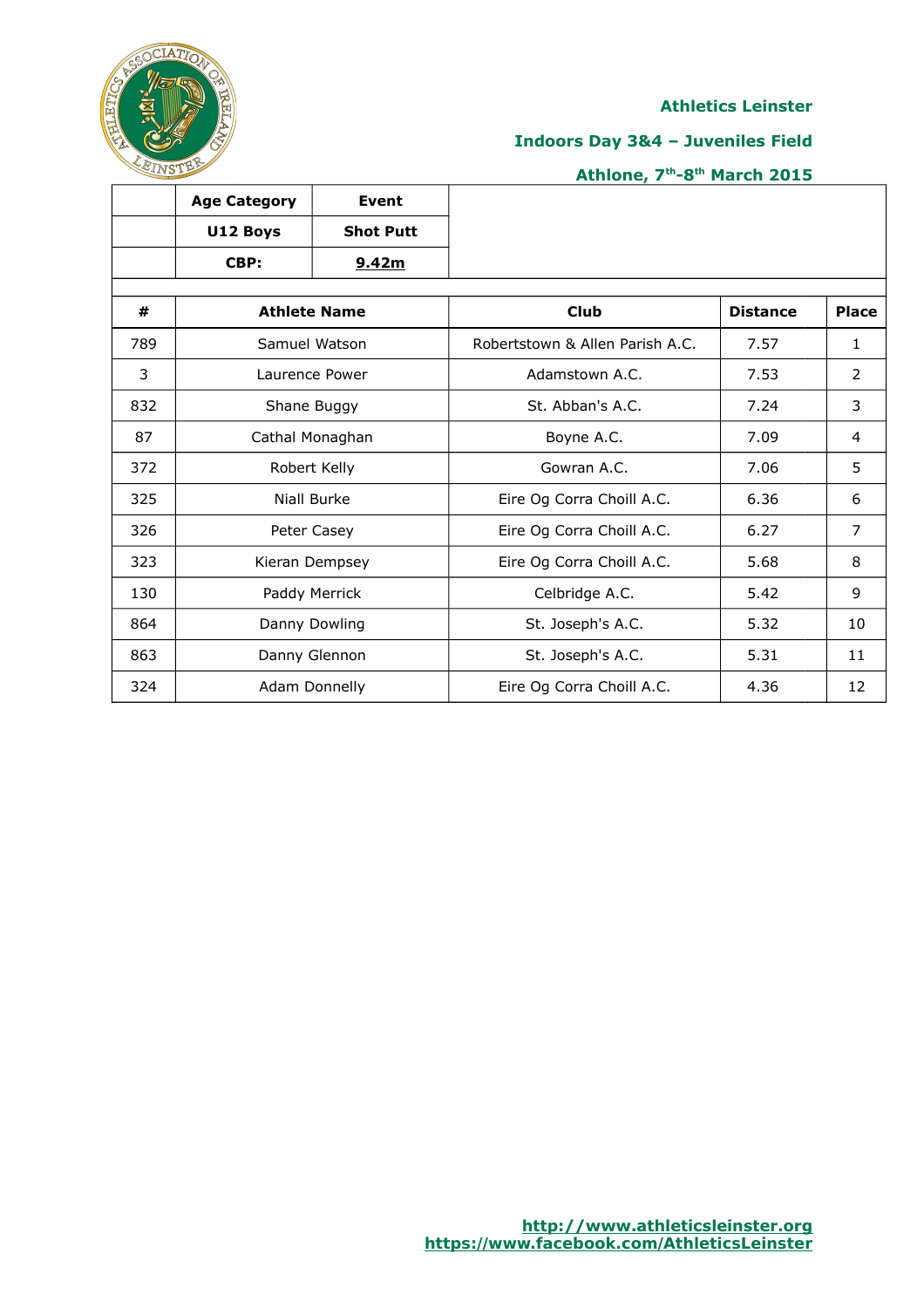

## **Indoors Day 3&4 – Juveniles Field**

|     | <b>Age Category</b> | Event               |                             |        |                |                |
|-----|---------------------|---------------------|-----------------------------|--------|----------------|----------------|
|     | U12 Girls           | <b>High Jump</b>    |                             |        |                |                |
|     | CBP:                | 1.27m               |                             |        |                |                |
| #   |                     | <b>Athlete Name</b> | <b>Club</b>                 | Height | <b>Fouls</b>   | <b>Place</b>   |
| 197 |                     | Mollie White        | Cushinstown A.C.            | 1.22   |                | $\mathbf{1}$   |
| 812 |                     | Ella Lawless        | Roundwood & District A.C.   | 1.19   |                | 2              |
| 276 |                     | Aeyla Orr           | Dunleer A.C.                | 1.16   | 6              | 3              |
| 373 |                     | Anna Connolly       | Gowran A.C.                 | 1.16   | $\overline{7}$ | 4              |
| 867 | Aine Ryan           |                     | St. Joseph's A.C.           | 1.13   | 4              | 5              |
| 243 |                     | Lorena Harrison     | Dunboyne A.C.               | 1.13   | 5              | 6              |
| 200 |                     | Amy Callaghan       | Cushinstown A.C.            | 1.10   | 4              | 7              |
| 476 |                     | Rachel Leahy        | Kilkenny City Harriers A.C. | 1.10   | 4              | $\overline{7}$ |
| 766 |                     | Aimee Doherty       | Ratoath A.C.                | 1.10   | 4              | 7              |
| 168 |                     | Sarah Millea        | Clane A.C.                  | 1.05   | 3              | 10             |
| 169 |                     | Rachel Millea       | Clane A.C.                  | 1.05   | 5              | 11             |
| 36  |                     | Millie O'Brien      | Athlone I.T. A.C.           | 1.00   |                | 12             |
| 245 |                     | Lucy Eglington      | Dunboyne A.C.               | NΗ     |                | NΗ             |

|      | <b>Age Category</b> | Event               |                          |                 |                |
|------|---------------------|---------------------|--------------------------|-----------------|----------------|
|      | U12 Girls           | <b>Long Jump</b>    |                          |                 |                |
|      | CBP:                | 4.29m               |                          |                 |                |
|      |                     |                     |                          |                 |                |
| #    |                     | <b>Athlete Name</b> | <b>Club</b>              | <b>Distance</b> | <b>Place</b>   |
| 168  | Sarah Millea        |                     | Clane A.C.               | 3.89            | 1              |
| 1087 |                     | Katie Taylor        | Thomastown A.C.          | 3.86            | $\overline{2}$ |
| 112  |                     | Grainne O'Sullivan  | Bray Runners A.C.        | 3.85            | 3              |
| 181  | Sophie Ngai         |                     | Crookstown Millyjew A.C. | 3.72            | 4              |
| 202  |                     | Niamh Quinn         | Cushinstown A.C.         | 3.69            | 5              |
| 662  |                     | Sarah Cleary        | Naas A.C.                | 3.68            | 6              |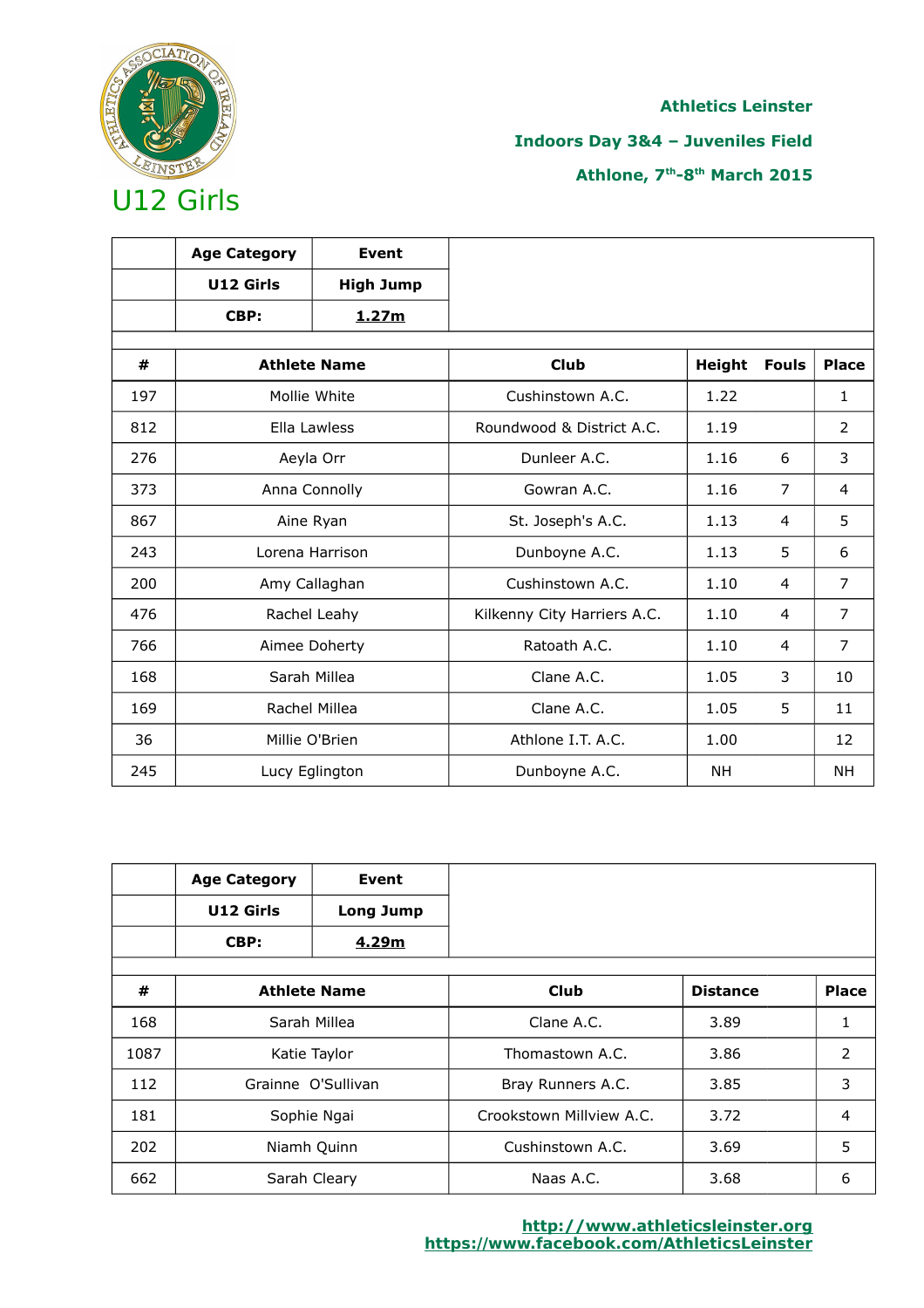

#### **Indoors Day 3&4 – Juveniles Field**

| 476  | Rachel Leahy                            | Kilkenny City Harriers A.C. | 3.59 |      | 7  |
|------|-----------------------------------------|-----------------------------|------|------|----|
| 67   | Jenny Sawyer                            | Barrow Valley A.C.          | 3.56 |      | 8  |
| 246  | Rachael Norman                          | Dunboyne A.C.               | 3.55 |      | 9  |
| 477  | Emma Shortall                           | Kilkenny City Harriers A.C. | 3.54 | 3.53 | 10 |
| 812  | Ella Lawless                            | Roundwood & District A.C.   | 3.54 | 3.45 | 11 |
| 833  | Amy Brennan                             | St. Abban's A.C.            | 3.54 | 3.44 | 12 |
| 514  | Boggan Katelyn                          | Kilmore A.C.                | 3.54 | 3.34 | 13 |
| 276  | Aeyla Orr                               | Dunleer A.C.                | 3.50 |      | 14 |
| 198  | Ciara Smyth                             | Cushinstown A.C.            | 3.48 |      | 15 |
| 183  | Hannah Breen                            | Crookstown Millview A.C.    | 3.47 |      | 16 |
| 398  | Eimear Ryan                             | Greystones & District A.C.  | 3.41 | 3.35 | 17 |
| 1072 | Kelly Corbett                           | United Striders A.C.        | 3.41 | 3    | 18 |
| 134  | Ria Kelly                               | Celbridge A.C.              | 3.40 | 3.19 | 19 |
| 201  | Abi Sheehy                              | Cushinstown A.C.            | 3.40 | 2.93 | 20 |
| 1018 | Shauna Slattery                         | Tullamore Harriers A.C.     | 3.38 | 3.38 | 21 |
| 870  | Aoife Byrne                             | St. Joseph's A.C.           | 3.38 | 3.2  | 22 |
| 66   | Siofra O Neill                          | Barrow Valley A.C.          | 3.35 |      | 23 |
| 179  | Siadhbhe Byrne                          | Craanford Harriers A.C.     | 3.33 |      | 24 |
| 728  | Kayla Darcy                             | Oughaval A.C.               | 3.28 |      | 25 |
| 182  | Ellen Coleman                           | Crookstown Millview A.C.    | 3.26 |      | 26 |
| 978  | Ella Moylan                             | Suncroft A.C.               | 3.25 |      | 27 |
| 199  | Amy Bellew                              | Cushinstown A.C.            | 3.20 |      | 28 |
| 91   | Caer Ni Ghibne                          | Boyne A.C.                  | 3.15 |      | 29 |
| 395  | Sophie Dallaghan                        | Greystones & District A.C.  | 3.11 |      | 30 |
| 868  | Ciara Mullally                          | St. Joseph's A.C.           | 3.07 |      | 31 |
| 135  | Rhea Donnelly                           | Celbridge A.C.              | 3.03 |      | 32 |
| 991  | Chloe O'Toole                           | Taghmon A.C.                | 2.98 |      | 33 |
| 451  | Raynah Byrne                            | Kilcoole A.C.               | 2.91 | 2.85 | 34 |
| 1017 | Princess Arinajoue Bridget<br>Ariwajoye | Tullamore Harriers A.C.     | 2.91 | 2.73 | 35 |
| 633  | Ella Fahey                              | Na Fianna A.C.              | 2.80 |      | 36 |
| 402  | Maebh O'Neill                           | Greystones & District A.C.  | 2.76 |      | 37 |
| 247  | Kate Griffin                            | Dunboyne A.C.               | 2.69 |      | 38 |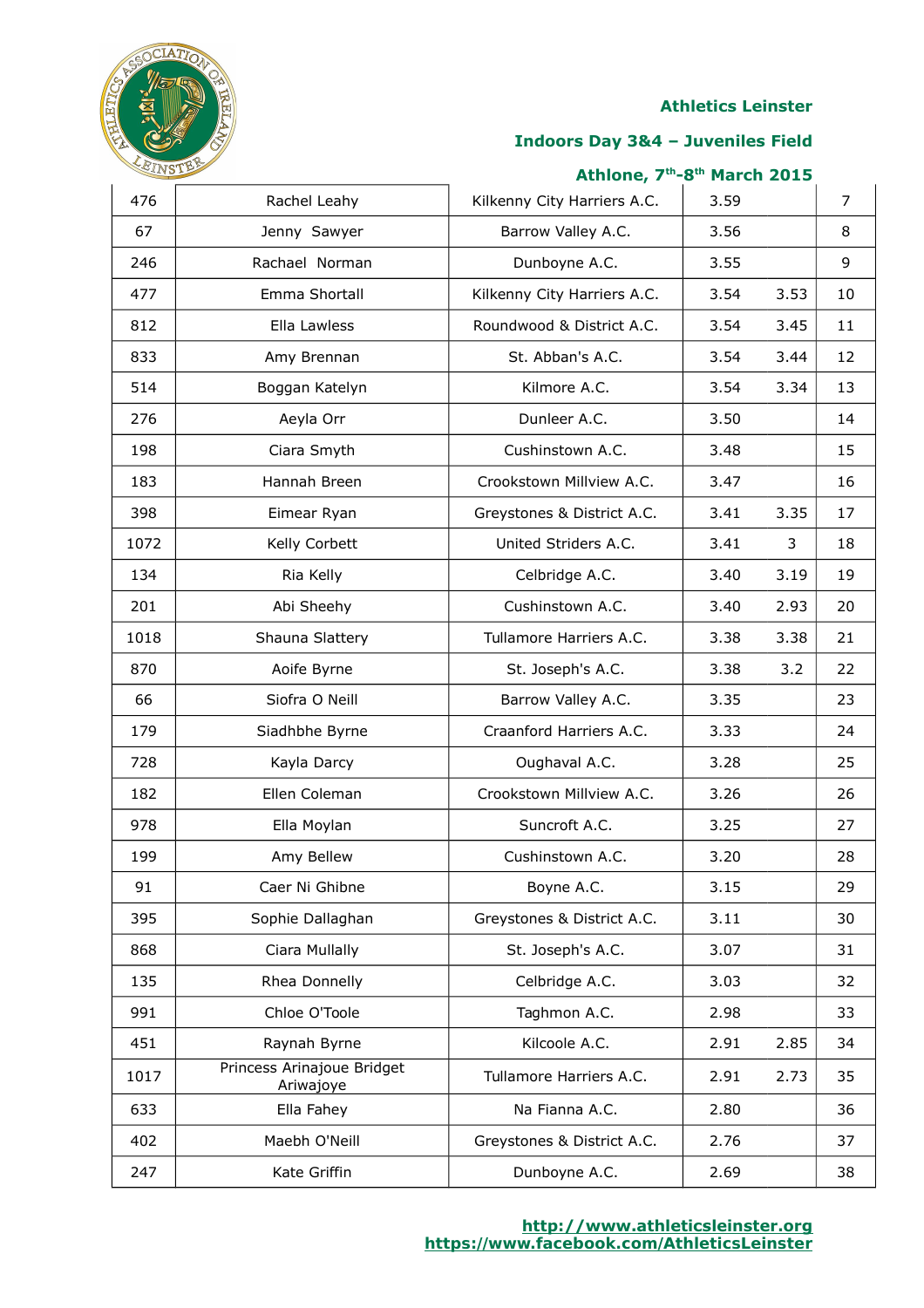

## **Indoors Day 3&4 – Juveniles Field**

| 400 | Rebecca Leahy     | Greystones & District A.C. | 2.66 | 39 |
|-----|-------------------|----------------------------|------|----|
| 36  | Millie O'Brien    | Athlone I.T. A.C.          | 2.63 | 40 |
| 399 | Isabelle Donnelly | Greystones & District A.C. | 2.61 | 41 |
| 133 | Georgia Mooney    | Celbridge A.C.             | 2.54 | 42 |
| 992 | Orlaith O'Hanlon  | Taghmon A.C.               | 2.50 | 43 |
| 397 | Alannah Guilfoyle | Greystones & District A.C. | 2.32 | 44 |

|      | <b>Age Category</b> | <b>Event</b>     |                             |                 |                |
|------|---------------------|------------------|-----------------------------|-----------------|----------------|
|      | U12 Girls           | <b>Shot Putt</b> |                             |                 |                |
|      | CBP:                | 8.86m            |                             |                 |                |
| #    | <b>Athlete Name</b> |                  | <b>Club</b>                 | <b>Distance</b> | <b>Place</b>   |
| 200  | Amy Callaghan       |                  | Cushinstown A.C.            | 6.99            | $\mathbf{1}$   |
| 199  |                     | Amy Bellew       | Cushinstown A.C.            | 6.14            | $\overline{2}$ |
| 197  |                     | Mollie White     | Cushinstown A.C.            | 6.10            | 3              |
| 978  |                     | Ella Moylan      | Suncroft A.C.               | 5.96            | 4              |
| 169  | Rachel Millea       |                  | Clane A.C.                  | 5.65            | 5              |
| 478  |                     | Tara McGuire     | Kilkenny City Harriers A.C. | 5.46            | 6              |
| 135  |                     | Rhea Donnelly    | Celbridge A.C.              | 5.36            | $\overline{7}$ |
| 309  |                     | Aoife O'Connor   | East Westmeath A.C.         | 5.11            | 8              |
| 1071 |                     | Ciara Murphy     | United Striders A.C.        | 4.61            | 9              |
| 170  |                     | Helen Cole       | Clane A.C.                  | 4.60            | 10             |
| 131  |                     | Nina Martin      | Celbridge A.C.              | 4.07            | 11             |
| 992  |                     | Orlaith O'Hanlon | Taghmon A.C.                | 4.07            | 12             |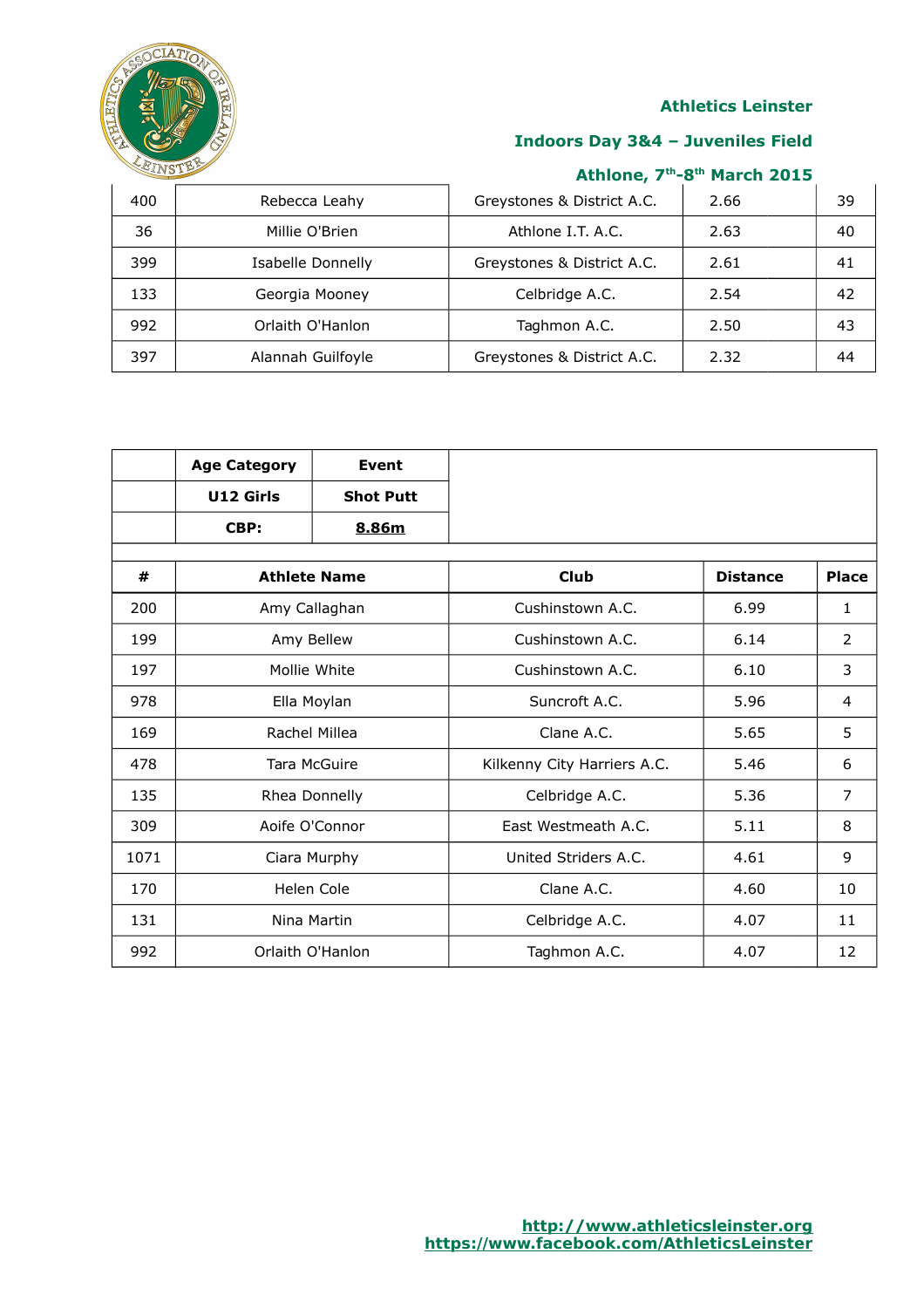

## **Indoors Day 3&4 – Juveniles Field**

|     | <b>Age Category</b> | Event                  |                                 |               |              |                |
|-----|---------------------|------------------------|---------------------------------|---------------|--------------|----------------|
|     | U13 Boys            | <b>High Jump</b>       |                                 |               |              |                |
|     | CBP:                | 1.44m                  |                                 |               |              |                |
|     |                     |                        |                                 |               |              |                |
| #   |                     | <b>Athlete Name</b>    | <b>Club</b>                     | <b>Height</b> | <b>Fouls</b> | <b>Place</b>   |
| 894 |                     | Jack Forde             | St. Killians A.C.               | 1.38          |              | 1              |
| 251 |                     | Tadhg O Muircheartaigh | Dunboyne A.C.                   | 1.35          |              | 2              |
| 790 |                     | Oliver McNamee         | Robertstown & Allen Parish A.C. | 1.26          |              | 3              |
| 905 |                     | Nurlan Kennedy         | St. L. O'Toole A.C.             | 1.20          |              | $\overline{4}$ |
| 700 |                     | Marcus Clarke          | Navan A.C.                      | 1.15          | 3            | 5              |
| 634 |                     | Aidan Gill             | Na Fianna A.C.                  | 1.15          | 4            | 6              |
| 563 |                     | Nathan Murphy          | Menapians A.C.                  | NM            |              | <b>NM</b>      |
| 5   |                     | Conor Whelan           | Adamstown A.C.                  | NM            |              | <b>NM</b>      |
| 6   |                     | Tomas Jackman          | Adamstown A.C.                  | NM            |              | <b>NM</b>      |

|      | <b>Age Category</b> | Event                 |                                 |                 |              |
|------|---------------------|-----------------------|---------------------------------|-----------------|--------------|
|      | U13 Boys            | <b>Long Jump</b>      |                                 |                 |              |
|      | CBP:                | 4.84m                 |                                 |                 |              |
| #    |                     | <b>Athlete Name</b>   | <b>Club</b>                     | <b>Distance</b> | <b>Place</b> |
|      |                     |                       |                                 |                 |              |
| 1001 |                     | Jordan Knight         | Thomastown A.C.                 | 4.21            | 1            |
| 894  |                     | Jack Forde            | St. Killians A.C.               | 4.19            | 2            |
| 339  | Maxwell Shoyeju     |                       | Enniscorthy A.C.                | 4.15            | 3            |
| 871  |                     | Cathal Beirne         | St. Joseph's A.C.               | 4.03            | 4            |
| 338  |                     | Michael Webster       | Enniscorthy A.C.                | 4.00            | 5            |
| 404  |                     | Joseph Prendergast    | Greystones & District A.C.      | 3.96            | 6            |
| 790  |                     | <b>Oliver McNamee</b> | Robertstown & Allen Parish A.C. | 3.95            | 7            |
| 1085 |                     | Michael O'Shea        | Greystones & District A.C.      | 3.94            | 8            |
| 171  |                     | Conor Coughlan        | Clane A.C.                      | 3.79            | 9            |
| 707  |                     | Runo Ayavoro          | Newbridge A.C.                  | 3.69            | 10           |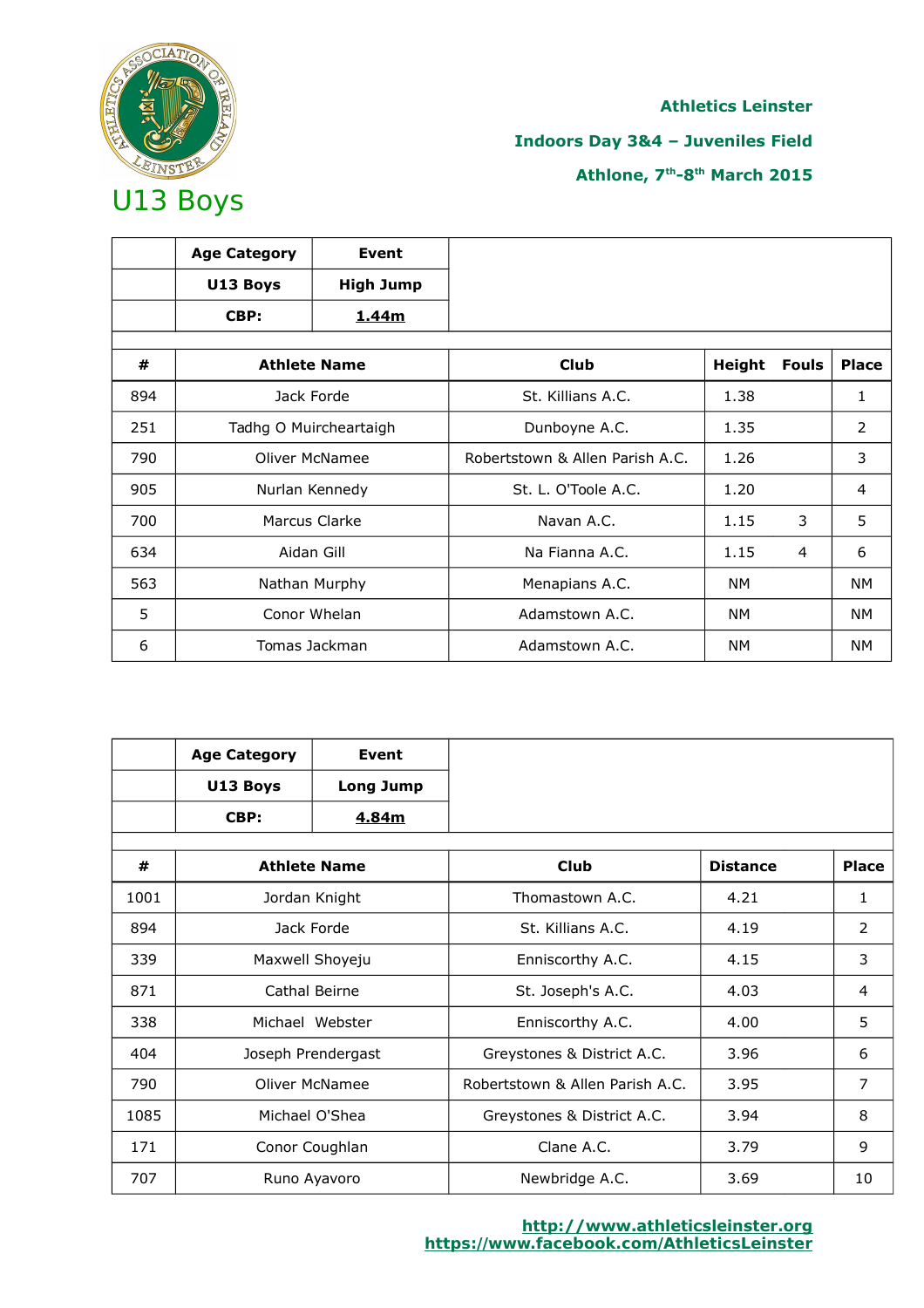

## **Indoors Day 3&4 – Juveniles Field**

| 634 | Aidan Gill      | Na Fianna A.C.              | 3.66 |      | 11 |
|-----|-----------------|-----------------------------|------|------|----|
| 4   | Cormac Byrne    | Adamstown A.C.              | 3.55 | 3.38 | 12 |
| 584 | Gearoid Dempsey | Mountmellick A.C.           | 3.55 | 3.22 | 13 |
| 708 | Alex O'Shea     | Newbridge A.C.              | 3.52 |      | 14 |
| 534 | Killian Keogan  | Le Cheile A.C.              | 3.46 |      | 15 |
| 872 | Eoin Kennedy    | St. Joseph's A.C.           | 3.22 |      | 16 |
| 966 | Mark Finn       | St. Senan's (Kilkenny) A.C. | 3.03 |      | 17 |
| 41  | Charlie Norton  | Athlone I.T. A.C.           | 2.78 |      | 18 |

|     | <b>Age Category</b> | Event                  |                   |                 |                |
|-----|---------------------|------------------------|-------------------|-----------------|----------------|
|     | U13 Boys            | <b>Shot Putt</b>       |                   |                 |                |
|     | CBP:                | 11.39m                 |                   |                 |                |
|     |                     |                        |                   |                 |                |
| #   |                     | <b>Athlete Name</b>    | <b>Club</b>       | <b>Distance</b> | <b>Place</b>   |
| 981 |                     | Conn Kehoe             | Suncroft A.C.     | 10.68           | $\mathbf{1}$   |
| 251 |                     | Tadhg O Muircheartaigh | Dunboyne A.C.     | 10.57           | 2              |
| 982 |                     | Sam Prendergast        | Suncroft A.C.     | 9.64            | 3              |
| 119 | Oisin Kelly         |                        | Brow Rangers A.C. | 9.16            | 4              |
| 339 |                     | Maxwell Shoyeju        | Enniscorthy A.C.  | 8.52            | 5              |
| 634 |                     | Aidan Gill             | Na Fianna A.C.    | 7.89            | 6              |
| 5   |                     | Conor Whelan           | Adamstown A.C.    | 7.38            | $\overline{7}$ |
| 93  |                     | Euan Canniffe          | Boyne A.C.        | 7.34            | 8              |
| 6   | Tomas Jackman       |                        | Adamstown A.C.    | 6.73            | 9              |
| 563 |                     | Nathan Murphy          | Menapians A.C.    | 6.73            | 10             |
| 252 |                     | Martin Campbell        | Dunboyne A.C.     | 6.31            | 11             |
| 731 |                     | Jack Fennelly          | Oughaval A.C.     | <b>NM</b>       | <b>NM</b>      |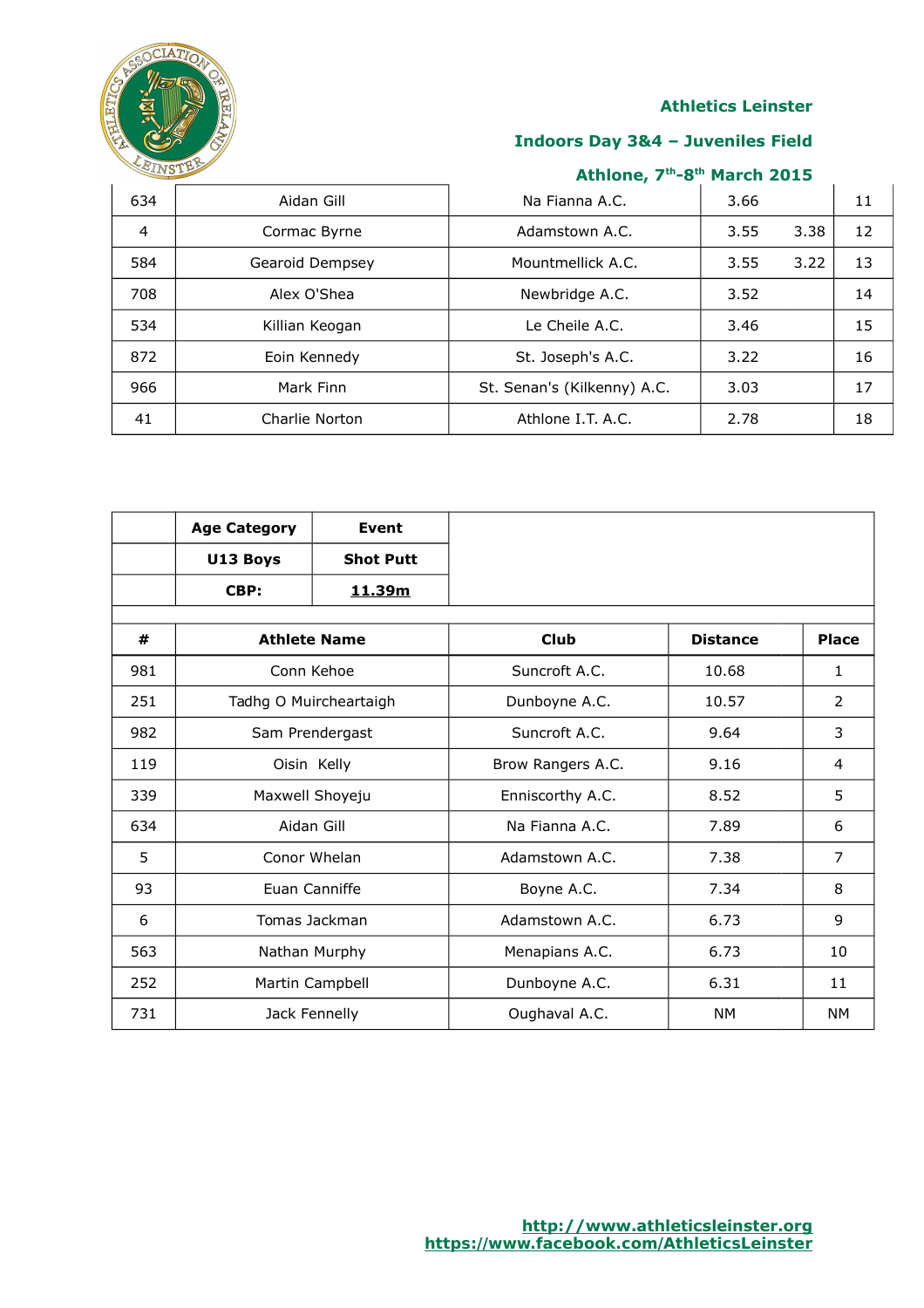

## **Indoors Day 3&4 – Juveniles Field**

|      | <b>Age Category</b> | <b>Event</b>          |                            |           |                |                |
|------|---------------------|-----------------------|----------------------------|-----------|----------------|----------------|
|      | U13 Girls           | <b>High Jump</b>      |                            |           |                |                |
|      | CBP:                | 1.42m                 |                            |           |                |                |
| #    |                     | <b>Athlete Name</b>   | <b>Club</b>                | Height    | <b>Fouls</b>   | <b>Place</b>   |
| 1003 |                     | Aine Kirwan           | Thomastown A.C.            | 1.33      |                | $\mathbf{1}$   |
| 255  |                     | Abigail Knox          | Dunboyne A.C.              | 1.30      |                | $\overline{2}$ |
| 814  |                     | Eve Leacy             | Roundwood & District A.C.  | 1.25      |                | 3              |
| 993  |                     | Aisling Kelly         | Taghmon A.C.               | 1.25      | 4              | 4              |
| 1004 | Isobel Ryan         |                       | Thomastown A.C.            | 1.25      | 4              | 4              |
| 377  |                     | Eve O'Dwyer           | Gowran A.C.                | 1.25      | $\overline{7}$ | 6              |
| 408  |                     | Nell Berney           | Greystones & District A.C. | 1.25      | 7              | 6              |
| 994  |                     | Dearbhla O'Hanlon     | Taghmon A.C.               | 1.20      | 3              | 8              |
| 138  |                     | <b>Eleanor Clancy</b> | Celbridge A.C.             | 1.20      | 4              | 9              |
| 540  |                     | Eilis Nidhomhnaill    | Le Cheile A.C.             | 1.15      | 4              | 10             |
| 636  |                     | Emma Regan            | Na Fianna A.C.             | 1.15      | 4              | 10             |
| 378  |                     | Robyn Denieffe        | Gowran A.C.                | 1.15      | 5              | 12             |
| 72   |                     | Aoife O'Brien         | Blackrock A.C. (Louth)     | 1.05      |                | 13             |
| 855  |                     | Rebecca Travers       | St. Coca's A.C.            | <b>NM</b> |                | <b>NM</b>      |

|      | <b>Age Category</b><br>U13 Girls<br>CBP: | Event<br><b>Long Jump</b><br>4.8m |                            |                 |              |
|------|------------------------------------------|-----------------------------------|----------------------------|-----------------|--------------|
| #    |                                          | <b>Athlete Name</b>               | Club                       | <b>Distance</b> | <b>Place</b> |
| 993  |                                          | Aisling Kelly                     | Taghmon A.C.               | 4.37            |              |
| 771  | Lili O Connor                            |                                   | Ratoath A.C.               | 4.35            | 2            |
| 1027 | Katelyn Farrelly                         |                                   | Tullamore Harriers A.C.    | 4.24            | 3            |
| 185  |                                          | Jill O'Toole                      | Crookstown Millyjew A.C.   | 4.04            | 4            |
| 407  |                                          | Emma Quirk                        | Greystones & District A.C. | 3.97            | 5            |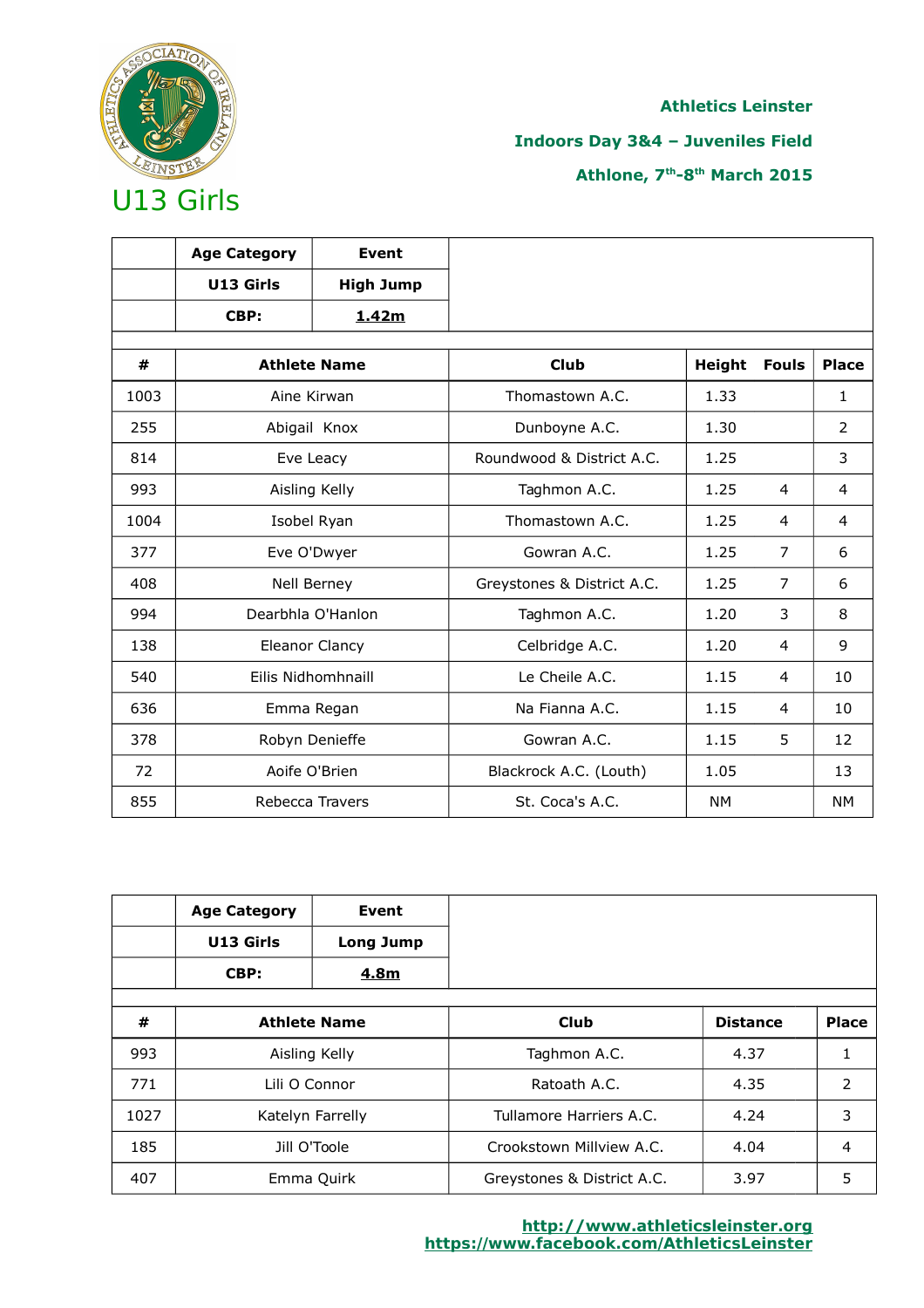

### **Indoors Day 3&4 – Juveniles Field**

| 668  | Aisling MacHugh      | Naas A.C.                  | 3.94 | 6  |
|------|----------------------|----------------------------|------|----|
| 114  | Katie Whelan         | Bree A.C.                  | 3.88 | 7  |
| 68   | Neasa Reilly         | Blackrock A.C.             | 3.82 | 8  |
| 1029 | Laura Conneely       | Tullamore Harriers A.C.    | 3.79 | 9  |
| 1028 | Katie Bourke         | Tullamore Harriers A.C.    | 3.78 | 10 |
| 406  | Ellen McNally        | Greystones & District A.C. | 3.77 | 11 |
| 876  | Marie Claire O'Dwyer | St. Joseph's A.C.          | 3.70 | 12 |
| 1008 | Jenna Gonsalves      | Trim A.C.                  | 3.65 | 13 |
| 994  | Dearbhla O'Hanlon    | Taghmon A.C.               | 3.63 | 14 |
| 437  | Aibhe Kiernan        | Hacketstown A.C.           | 3.60 | 15 |
| 1002 | Anna Cass            | Thomastown A.C.            | 3.57 | 16 |
| 636  | Emma Regan           | Na Fianna A.C.             | 3.56 | 17 |
| 411  | Erin O'Brienhoward   | Greystones & District A.C. | 3.51 | 18 |
| 804  | Emma McCann          | Rosenallis Kilcavan A.C.   | 3.51 | 19 |
| 671  | Ruth Conneely        | Naas A.C.                  | 3.47 | 20 |
| 537  | Eabha Cahill         | Le Cheile A.C.             | 3.46 | 21 |
| 94   | Kate Kelly           | Boyne A.C.                 | 3.43 | 22 |
| 540  | Eilis Nidhomhnaill   | Le Cheile A.C.             | 3.39 | 23 |
| 874  | Aine McDonald        | St. Joseph's A.C.          | 3.38 | 24 |
| 340  | Ciara O'Connor       | Enniscorthy A.C.           | 3.34 | 25 |
| 538  | Hanna Davis          | Le Cheile A.C.             | 3.28 | 26 |
| 327  | Holly Gleeson        | Eire Og Corra Choill A.C.  | 3.27 | 27 |
| 45   | Hollie Walsh         | Athlone I.T. A.C.          | 3.18 | 28 |
| 8    | Donna Delahunty      | Adamstown A.C.             | 3.15 | 29 |
| 873  | Naoimh O'Connor      | St. Joseph's A.C.          | 3.15 | 30 |
| 1074 | Meadhbh Rogers       | United Striders A.C.       | 2.53 | 30 |
| 813  | Zoe Herman           | Roundwood & District A.C.  | 2.96 | 31 |
| 1032 | Kate Cunningham      | Tullamore Harriers A.C.    | 2.94 | 32 |
| 605  | Niamh Cully          | Mullingar Harriers A.C.    | 2.88 | 33 |
| 203  | Ally Sullivan        | Cushinstown A.C.           | 2.71 | 34 |
| 7    | Aoibhinn Crean       | Adamstown A.C.             | 2.68 | 35 |
| 137  | Ava Campion          | Celbridge A.C.             | 2.67 | 36 |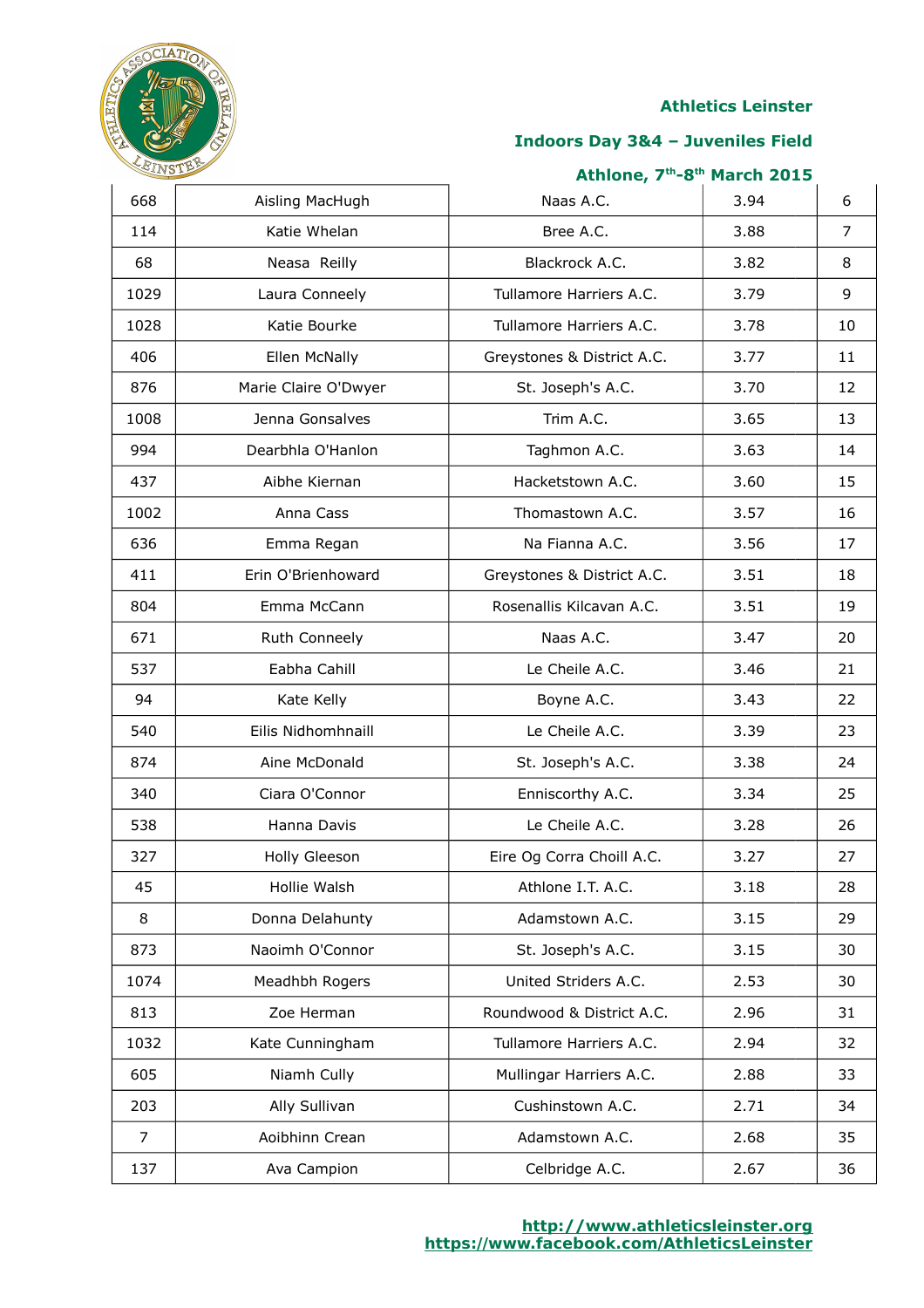

## **Indoors Day 3&4 – Juveniles Field**

| 454  | Abbie Breen      | Kilcoole A.C.              | 2.61 | 37 |
|------|------------------|----------------------------|------|----|
| 455  | Chloe Byrne      | Kilcoole A.C.              | 2.61 | 38 |
| 410  | Jessica McDonald | Greystones & District A.C. | 2.23 | 40 |
| 1031 | Simi Babatunde   | Tullamore Harriers A.C.    | 2.16 |    |
| 1030 | Glory Omoruyi    | Tullamore Harriers A.C.    | 1.69 | 42 |

|      | <b>Age Category</b> | <b>Event</b>       |                            |                 |                |
|------|---------------------|--------------------|----------------------------|-----------------|----------------|
|      | U13 Girls           | <b>Shot Putt</b>   |                            |                 |                |
|      | CBP:                | 10.92m             |                            |                 |                |
| #    | <b>Athlete Name</b> |                    | <b>Club</b>                | <b>Distance</b> | <b>Place</b>   |
|      |                     |                    |                            |                 |                |
| 73   | Aoibhin McMahon     |                    | Blackrock A.C. (Louth)     | 13.02           | $\mathbf{1}$   |
| 94   |                     | Kate Kelly         | Boyne A.C.                 | 9.38            | 2              |
| 205  | Aine O'Sullivan     |                    | Cushinstown A.C.           | 8.48            | 3              |
| 204  | Katie Lenehan       |                    | Cushinstown A.C.           | 8.41            | 4              |
| 877  | Kelsea Kehoe        |                    | St. Joseph's A.C.          | 7.80            | 5              |
| 635  | Orla Murray         |                    | Na Fianna A.C.             | 7.71            | 6              |
| 1030 |                     | Glory Omoruyi      | Tullamore Harriers A.C.    | 6.87            | $\overline{7}$ |
| 1031 | Simi Babatunde      |                    | Tullamore Harriers A.C.    | 6.11            | 8              |
| 72   | Aoife O'Brien       |                    | Blackrock A.C. (Louth)     | 5.97            | 9              |
| 408  |                     | <b>Nell Berney</b> | Greystones & District A.C. | 5.85            | 10             |
| 174  | Amy O'Sullivan      |                    | Clane A.C.                 | 5.15            | 11             |
| 1073 | Eve Byrne           |                    | United Striders A.C.       | 5.04            | 12             |
| 1075 |                     | Louise Doyle       | United Striders A.C.       | 4.91            | 13             |
| 139  |                     | Leah Murphy        | Celbridge A.C.             | 3.93            | 14             |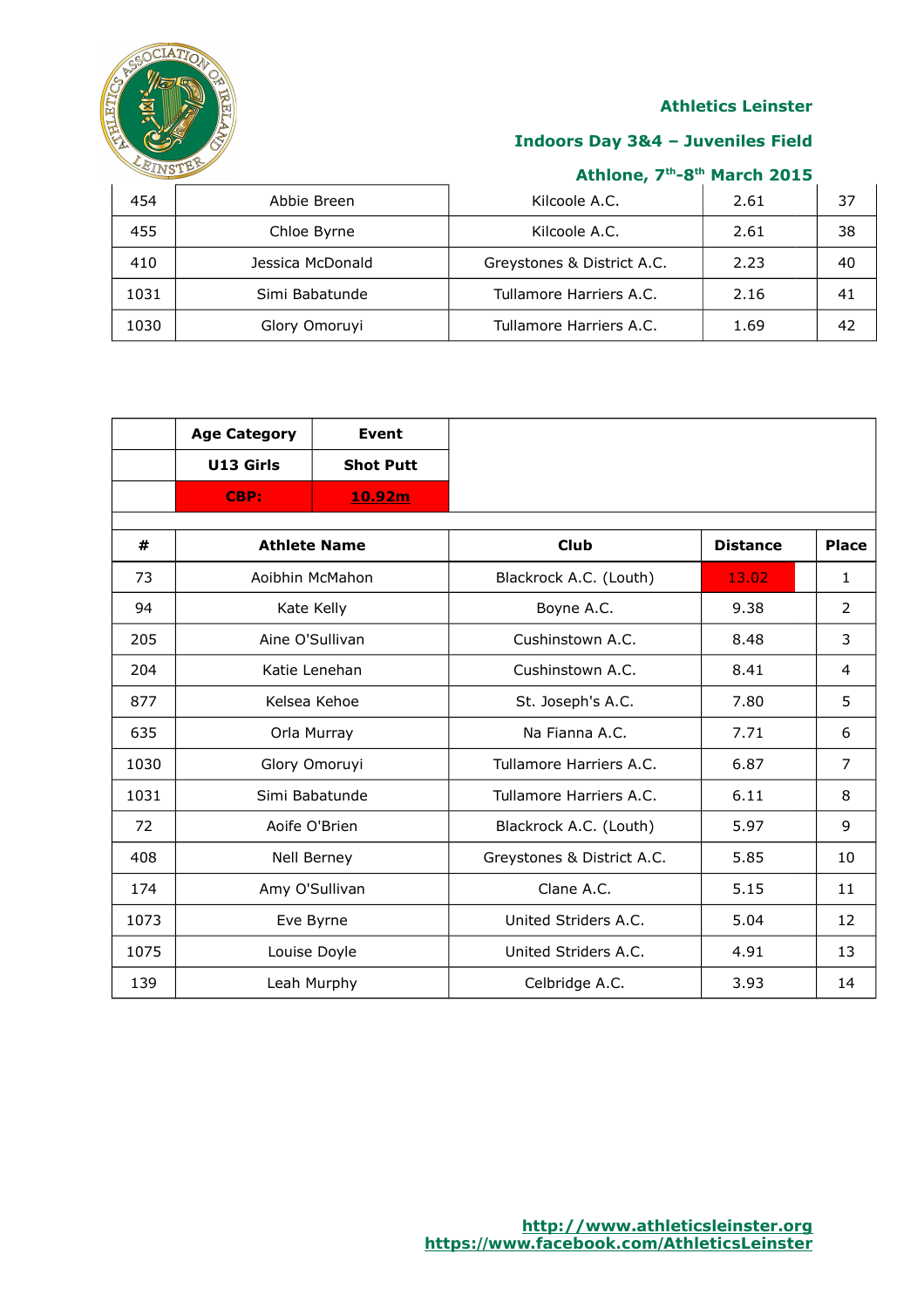

# **Indoors Day 3&4 – Juveniles Field**

|      | <b>Age Category</b> | Event               |                                 |        |                |                |
|------|---------------------|---------------------|---------------------------------|--------|----------------|----------------|
|      | U14 Boys            | <b>High Jump</b>    |                                 |        |                |                |
|      | CBP:                | 1.58m               |                                 |        |                |                |
|      |                     |                     |                                 |        |                |                |
| #    |                     | <b>Athlete Name</b> | <b>Club</b>                     | Height | <b>Fouls</b>   | <b>Place</b>   |
| 363  |                     | Leo Anderson        | Fr. Murphy A.C.                 | 1.45   |                | 1              |
| 381  |                     | Peter Dunne         | Gowran A.C.                     | 1.40   |                | 2              |
| 414  |                     | Alan Gordon         | Greystones & District A.C.      | 1.34   |                | 3              |
| 341  | Joseph Akinyemi     |                     | Enniscorthy A.C.                | 1.31   | 3              | $\overline{4}$ |
| 413  |                     | Aodhan Daly         | Greystones & District A.C.      | 1.31   | 3              | $\overline{4}$ |
| 732  |                     | Canice Whearty      | Oughaval A.C.                   | 1.31   | 4              | 6              |
| 1076 |                     | Conor Murphy        | United Striders A.C.            | 1.28   |                | $\overline{7}$ |
| 879  |                     | Paul Murphy         | St. Joseph's A.C.               | 1.25   | $\overline{2}$ | 8              |
| 878  |                     | Jack Ryan           | St. Joseph's A.C.               | 1.25   | 1              | 9              |
| 256  |                     | Jack Hayes          | Dunboyne A.C.                   | 1.20   | 3              | 10             |
| 792  |                     | Benjamin Watson     | Robertstown & Allen Parish A.C. | 1.20   | 3              | 10             |
| 328  |                     | Michael Dempsey     | Eire Og Corra Choill A.C.       | 1.15   |                | 12             |

|      | <b>Age Category</b> | Event               |                            |                 |                |
|------|---------------------|---------------------|----------------------------|-----------------|----------------|
|      | U14 Boys            | <b>Long Jump</b>    |                            |                 |                |
|      | CBP:                | 5.46m               |                            |                 |                |
|      |                     |                     |                            |                 |                |
| #    |                     | <b>Athlete Name</b> | Club                       | <b>Distance</b> | <b>Place</b>   |
| 732  |                     | Canice Whearty      | Oughaval A.C.              | 4.65            | 1              |
| 413  |                     | Aodhan Daly         | Greystones & District A.C. | 4.63            | 2              |
| 1033 |                     | James Coughlan      | Tullamore Harriers A.C.    | 4.41            | 3              |
| 637  |                     | Calum Cloak         | Na Fianna A.C.             | 4.32            | $\overline{4}$ |
| 363  | Leo Anderson        |                     | Fr. Murphy A.C.            | 4.21            | 5              |
| 983  |                     | Eoghan McGrath      | Suncroft A.C.              | 4.16            | 6              |
| 341  | Joseph Akinyemi     |                     | Enniscorthy A.C.           | 4.05            | 7              |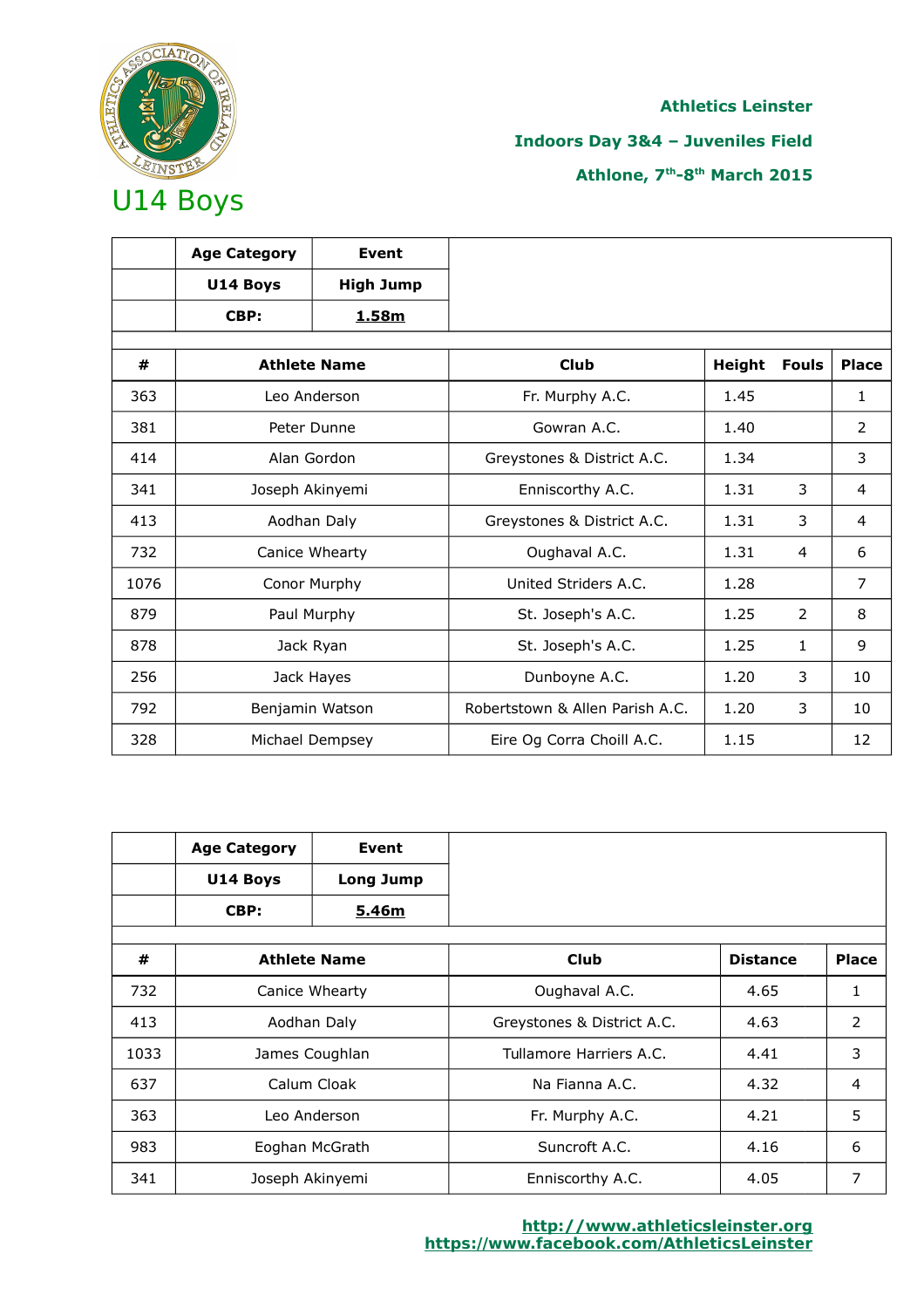

## **Indoors Day 3&4 – Juveniles Field**

| 817 | Jordan Brady    | Roundwood & District A.C.       | 3.96      | 8         |
|-----|-----------------|---------------------------------|-----------|-----------|
| 11  | Craig Wall      | Adamstown A.C.                  | 3.94      | 9         |
| 97  | Odhran Rowley   | Boyne A.C.                      | 3.66      | 10        |
| 816 | Roan Hayes      | Roundwood & District A.C.       | 3.59      | 11        |
| 815 | Darragh Fee     | Roundwood & District A.C.       | 3.47      | 12        |
| 95  | Aaron McCabe    | Boyne A.C.                      | 3.36      | 13        |
| 46  | Olan Healy      | Athlone I.T. A.C.               | 3.26      | 14        |
| 792 | Benjamin Watson | Robertstown & Allen Parish A.C. | 3.10      | 15        |
| 517 | Calum Bates     | Kilmore A.C.                    | <b>NM</b> | <b>NM</b> |

|     | <b>Age Category</b> | Event               |                            |                 |              |
|-----|---------------------|---------------------|----------------------------|-----------------|--------------|
|     | U14 Boys            | <b>Shot Putt</b>    |                            |                 |              |
|     | CBP:                | 13.23m              |                            |                 |              |
| #   |                     | <b>Athlete Name</b> | <b>Club</b>                | <b>Distance</b> | <b>Place</b> |
| 953 |                     | Gergely Pap         | St. Paul's (Wexford) A.C.  | 10.93           | 1            |
| 187 |                     | John Healy          | Crookstown Millyjew A.C.   | 10.29           | 2            |
| 343 | Festy Ebosele       |                     | Enniscorthy A.C.           | 9.81            | 3            |
| 952 |                     | Ivan Jones          | St. Abbans A.C.            | 8.76            | 4            |
| 983 |                     | Eoghan McGrath      | Suncroft A.C.              | 8.37            | 5            |
| 638 |                     | Robert Higgins      | Na Fianna A.C.             | 8.33            | 6            |
| 414 |                     | Alan Gordon         | Greystones & District A.C. | 7.87            | 7            |
| 186 | James O'Kane        |                     | Crookstown Millview A.C.   | 7.21            | 8            |
| 328 |                     | Michael Dempsey     | Eire Og Corra Choill A.C.  | 6.45            | 9            |
| 880 |                     | Alex Hughes         | St. Joseph's A.C.          | 5.25            | 10           |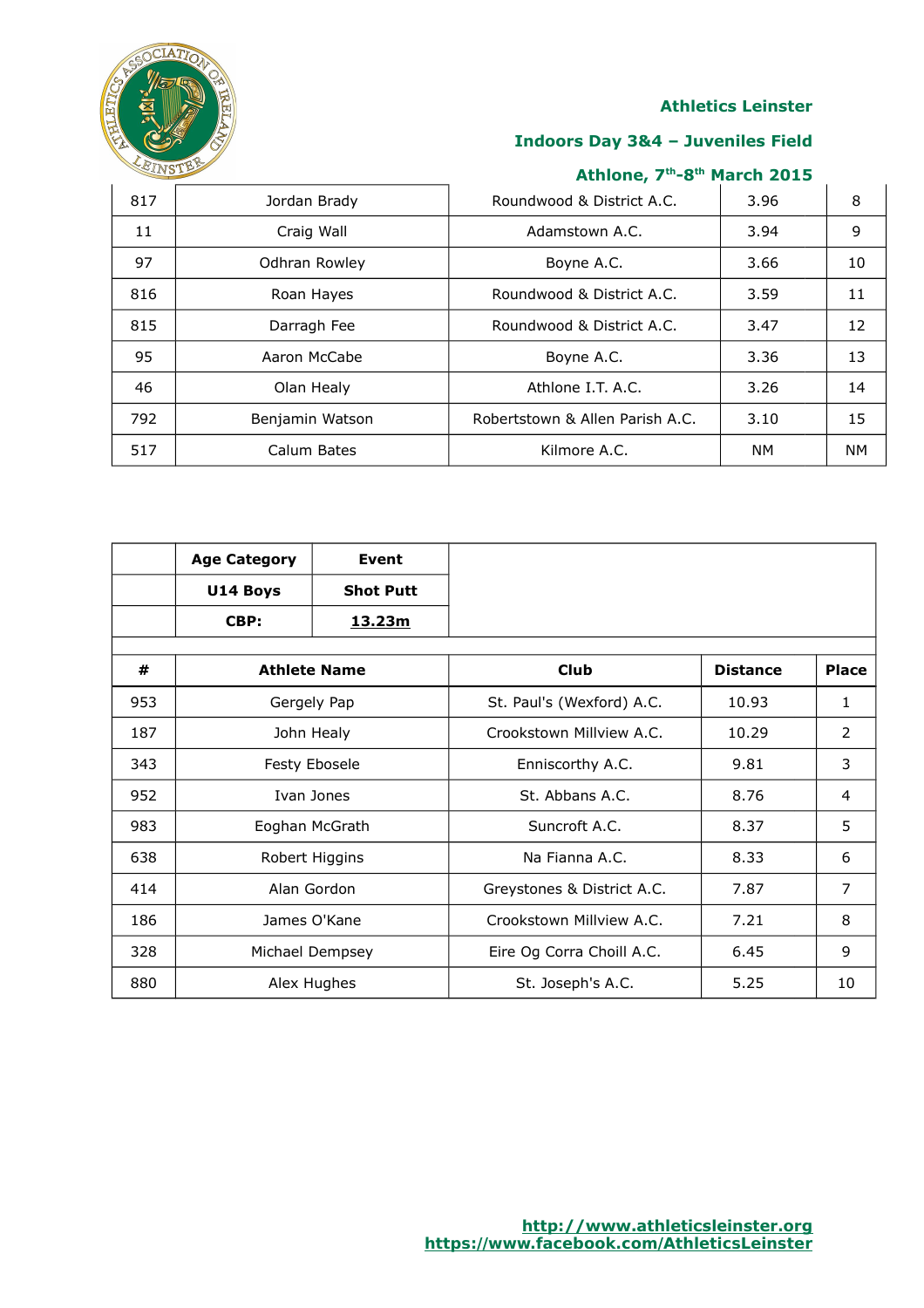

# **Indoors Day 3&4 – Juveniles Field**

|     | <b>Age Category</b> | <b>Event</b>        |                             |               |                |                |
|-----|---------------------|---------------------|-----------------------------|---------------|----------------|----------------|
|     | U14 Girls           | <b>High Jump</b>    |                             |               |                |                |
|     | CBP:                | 1.62m               |                             |               |                |                |
| #   |                     | <b>Athlete Name</b> | <b>Club</b>                 | <b>Height</b> | <b>Fouls</b>   | <b>Place</b>   |
| 818 |                     | Rebecca Molloy      | Roundwood & District A.C.   | 1.48          |                | $\mathbf{1}$   |
| 442 |                     | Eve Rafter          | Inbhear Dee A.C.            | 1.45          |                | $\overline{2}$ |
| 954 |                     | Maeve Hayes         | St. Paul's (Wexford) A.C.   | 1.35          |                | 3              |
| 258 |                     | Victoria Knox       | Dunboyne A.C.               | 1.30          | $\mathbf{0}$   | 4              |
| 777 | Emma Coroner        |                     | Ratoath A.C.                | 1.30          | $\mathbf{1}$   | 5              |
| 259 |                     | Mcconnell Lauren    | Dunboyne A.C.               | 1.25          | 0              | 6              |
| 147 |                     | Sarahrose Merrick   | Celbridge A.C.              | 1.25          | 1              | $\overline{7}$ |
| 481 |                     | Jennifer Leahy      | Kilkenny City Harriers A.C. | 1.25          | $\overline{2}$ | 8              |
| 778 | Rachel McPartlin    |                     | Ratoath A.C.                | 1.25          | $\overline{2}$ | 8              |
| 140 |                     | Hannah Kearns       | Celbridge A.C.              | 1.20          | 0              | 10             |
| 571 |                     | Roisin O'Reilly     | Menapians A.C.              | 1.20          | $\mathbf{0}$   | 10             |
| 519 |                     | Ama Creevey-Gough   | Kilmore A.C.                | 1.20          | $\mathbf{1}$   | 12             |
| 14  |                     | Rachel Power        | Adamstown A.C.              | 1.20          | 4              | 13             |
| 482 |                     | Lizzie McGee        | Kilkenny City Harriers A.C. | 1.15          | 0              | 14             |
| 330 |                     | Leah Fitzpatrick    | Eire Og Corra Choill A.C.   | 1.15          | $\overline{2}$ | 15             |
| 148 |                     | Olivia Rowland      | Celbridge A.C.              | 1.10          | 0              | 16             |
| 480 | Alanna O'Neill      |                     | Kilkenny City Harriers A.C. | 1.10          | 0              | 16             |
| 365 |                     | Ali Sherlock        | Fr. Murphy A.C.             | 1.10          | 1              | 18             |
| 441 |                     | Zara Hitchen        | Inbhear Dee A.C.            | <b>NH</b>     |                | 19             |
| 639 |                     | Emer Clarke         | Na Fianna A.C.              | <b>NH</b>     |                | 19             |
| 835 |                     | Ciara Harrington    | St. Abban's A.C.            | <b>NH</b>     |                | 19             |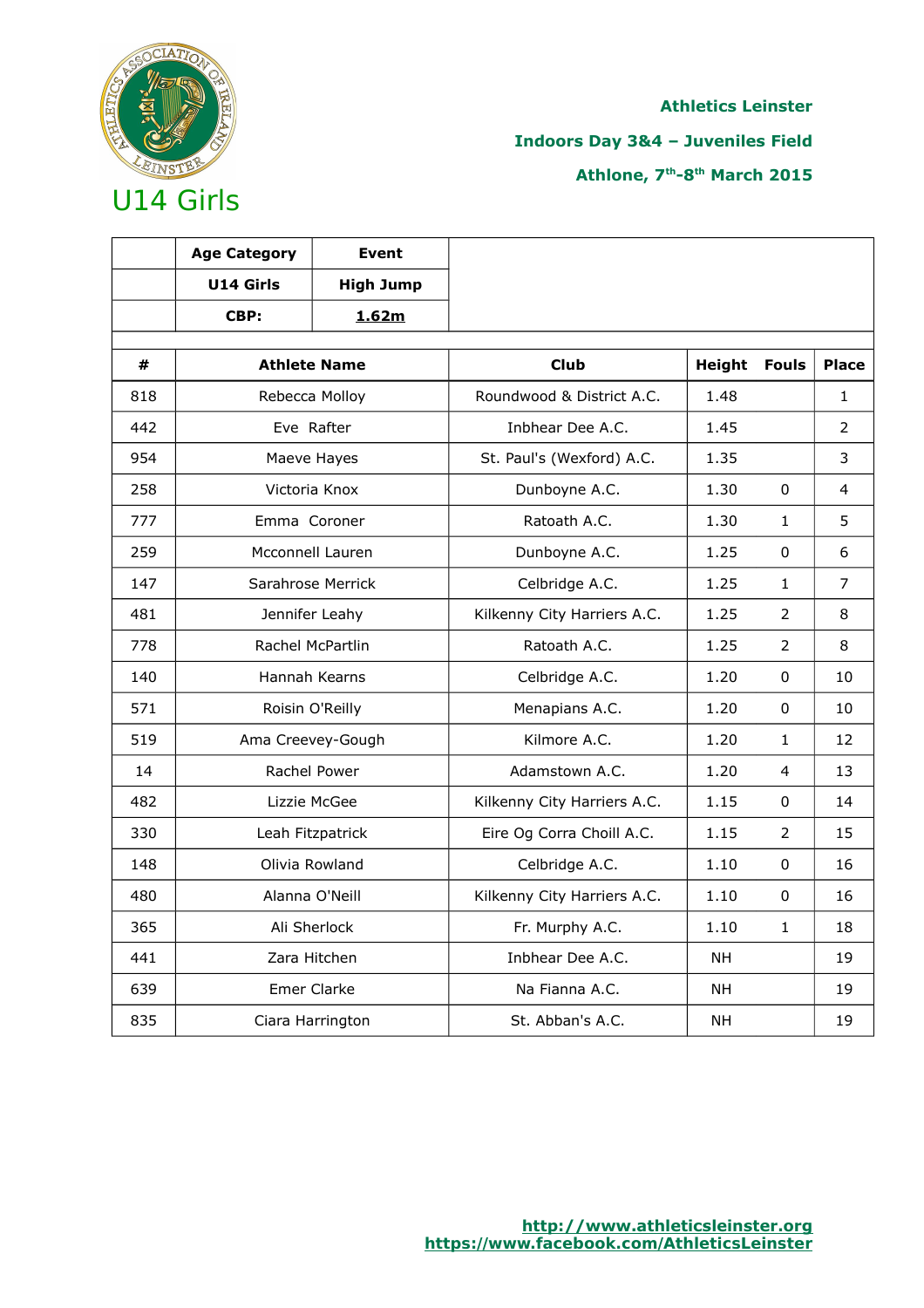

 $\overline{\phantom{a}}$ 

### **Indoors Day 3&4 – Juveniles Field**

|     | <b>Age Category</b> | <b>Event</b>        |                           |                 |      |                |
|-----|---------------------|---------------------|---------------------------|-----------------|------|----------------|
|     | U14 Girls           | <b>Long Jump</b>    |                           |                 |      |                |
|     | CBP:                | 5.13m               |                           |                 |      |                |
|     |                     |                     |                           |                 |      |                |
| #   | <b>Athlete Name</b> |                     | <b>Club</b>               | <b>Distance</b> |      | <b>Place</b>   |
| 542 |                     | Rois Nidhomhnaill   | Le Cheile A.C.            | 4.41            |      | $\mathbf{1}$   |
| 674 |                     | Abigail Dunne       | Naas A.C.                 | 4.34            | 4.23 | $\overline{2}$ |
| 569 |                     | April Keeling       | Menapians A.C.            | 4.34            | 4.2  | 3              |
| 777 | Emma Coroner        |                     | Ratoath A.C.              | 4.32            |      | 4              |
| 607 |                     | Shauna Leydon       | Mullingar Harriers A.C.   | 4.28            |      | 5              |
| 818 |                     | Rebecca Molloy      | Roundwood & District A.C. | 4.27            |      | 6              |
| 364 | Vaness Kiernan      |                     | Fr. Murphy A.C.           | 4.19            |      | 7              |
| 676 |                     | Isabella Dunlop     | Naas A.C.                 | 3.99            |      | 8              |
| 995 |                     | Hannah Roche-Kelly  | Taghmon A.C.              | 3.91            |      | 9              |
| 571 |                     | Roisin O'Reilly     | Menapians A.C.            | 3.90            |      | 10             |
| 954 |                     | Maeve Hayes         | St. Paul's (Wexford) A.C. | 3.69            | 3.67 | 11             |
| 13  |                     | Kate Jackman        | Adamstown A.C.            | 3.69            | 3.64 | 12             |
| 208 |                     | Orlaith Quinn       | Cushinstown A.C.          | 3.58            |      | 13             |
| 712 |                     | Ellen Hilliard      | Newbridge A.C.            | 3.54            |      | 14             |
| 144 |                     | Hannah Aspell       | Celbridge A.C.            | 3.53            |      | 15             |
| 675 |                     | Eabha Stewart       | Naas A.C.                 | 3.44            |      | 16             |
| 819 |                     | Isabelle Ryle       | Roundwood & District A.C. | 3.35            |      | 17             |
| 149 |                     | Rebecca Carroll     | Celbridge A.C.            | 3.30            |      | 18             |
| 260 |                     | Anna Griffin        | Dunboyne A.C.             | 3.09            |      | 19             |
| 148 |                     | Olivia Rowland      | Celbridge A.C.            | 3.05            |      | 20             |
| 827 |                     | Joely Gibney-Elliot | Sliabh Bhuide Rovers A.C. | 3.04            |      | 21             |
| 51  |                     | Julia Wozniak       | Athlone I.T. A.C.         | 2.55            |      | 22             |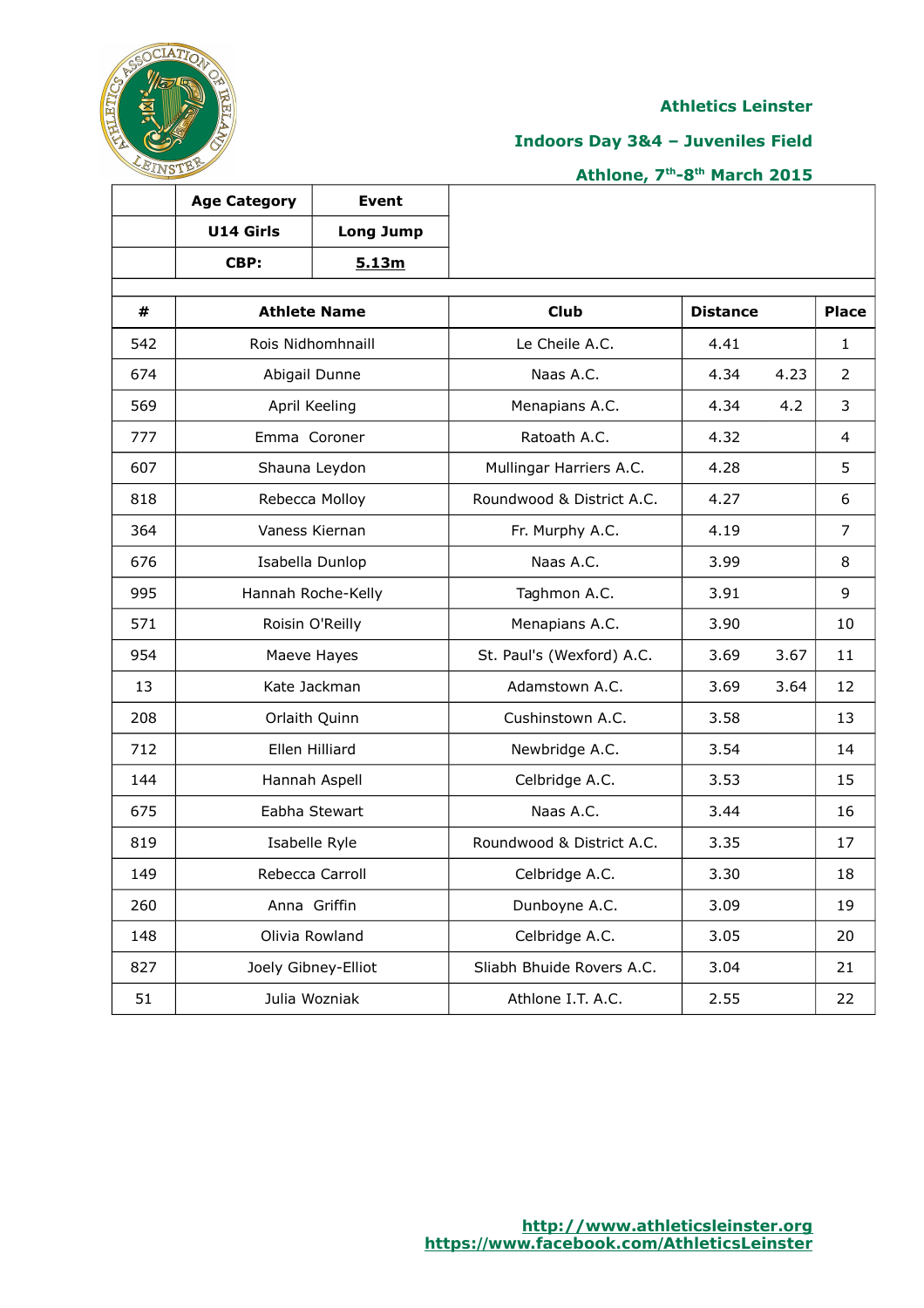

## **Indoors Day 3&4 – Juveniles Field**

## **Athlone, 7th-8th March 2015**

|     | <b>Age Category</b> | <b>Event</b>          |                                 |                 |                |
|-----|---------------------|-----------------------|---------------------------------|-----------------|----------------|
|     | U14 Girls           | <b>Shot Putt</b>      |                                 |                 |                |
|     | CBP:                | 13.17m                |                                 |                 |                |
|     |                     |                       |                                 |                 |                |
| #   |                     | <b>Athlete Name</b>   | <b>Club</b>                     | <b>Distance</b> | <b>Place</b>   |
| 607 |                     | Shauna Leydon         | Mullingar Harriers A.C.         | 12.45           | $\mathbf{1}$   |
| 278 |                     | Liene Kaugare         | Dunleer A.C.                    | 11.25           | $\overline{2}$ |
| 481 |                     | Jennifer Leahy        | Kilkenny City Harriers A.C.     | 8.60            | 3              |
| 640 |                     | Orla Fogarty          | Na Fianna A.C.                  | 8.45            | $\overline{4}$ |
| 140 |                     | Hannah Kearns         | Celbridge A.C.                  | 8.22            | 5              |
| 883 |                     | Aoife Dowling         | St. Joseph's A.C.               | 8.19            | 6              |
| 147 |                     | Sarahrose Merrick     | Celbridge A.C.                  | 8.09            | $\overline{7}$ |
| 956 |                     | Destiny Ogbeni        | St. Peter's A.C.                | 7.73            | 8              |
| 358 |                     | Charlotte Healy       | Ferbane A.C.                    | 7.57            | 9              |
| 733 |                     | Jenny O'Connor Murphy | Oughaval A.C.                   | 7.56            | 10             |
| 734 |                     | Sasha Kemmy           | Oughaval A.C.                   | 7.33            | 11             |
| 99  |                     | Moya McCabe           | Boyne A.C.                      | 7.27            | 12             |
| 329 |                     | Ciara Bartley         | Eire Og corra Choill A.C.       | 7.17            | 13             |
| 121 |                     | Shauna Coady          | Brow Rangers A.C.               | 6.99            | 14             |
| 954 |                     | Maeve Hayes           | St. Paul's (Wexford) A.C.       | 6.90            | 15             |
| 482 |                     | Lizzie McGee          | Kilkenny City Harriers A.C.     | 6.89            | 16             |
| 14  |                     | Rachel Power          | Adamstown A.C.                  | 6.84            | 17             |
| 75  |                     | Sarah Clarke          | Blackrock A.C. (Louth)          | 6.70            | 18             |
| 74  |                     | Hannah Reilly         | Blackrock A.C. (Louth)          | 6.68            | 19             |
| 793 |                     | Hannah O'Grady        | Robertstown & Allen Parish A.C. | 6.57            | 20             |
| 996 |                     | Muireann Hore         | Taghmon A.C.                    | 6.03            | 21             |
| 57  |                     | Dearbhail Cuddy       | Ballyfin A.C.                   | 5.74            | 22             |
| 330 |                     | Leah Fitzpatrick      | Eire Og Corra Choill A.C.       | 5.53            | 23             |
| 441 |                     | Zara Hitchen          | Inbhear Dee A.C.                | 5.26            | 24             |
| 141 |                     | <b>Isobel Martin</b>  | Celbridge A.C.                  | 4.83            | 25             |

Τ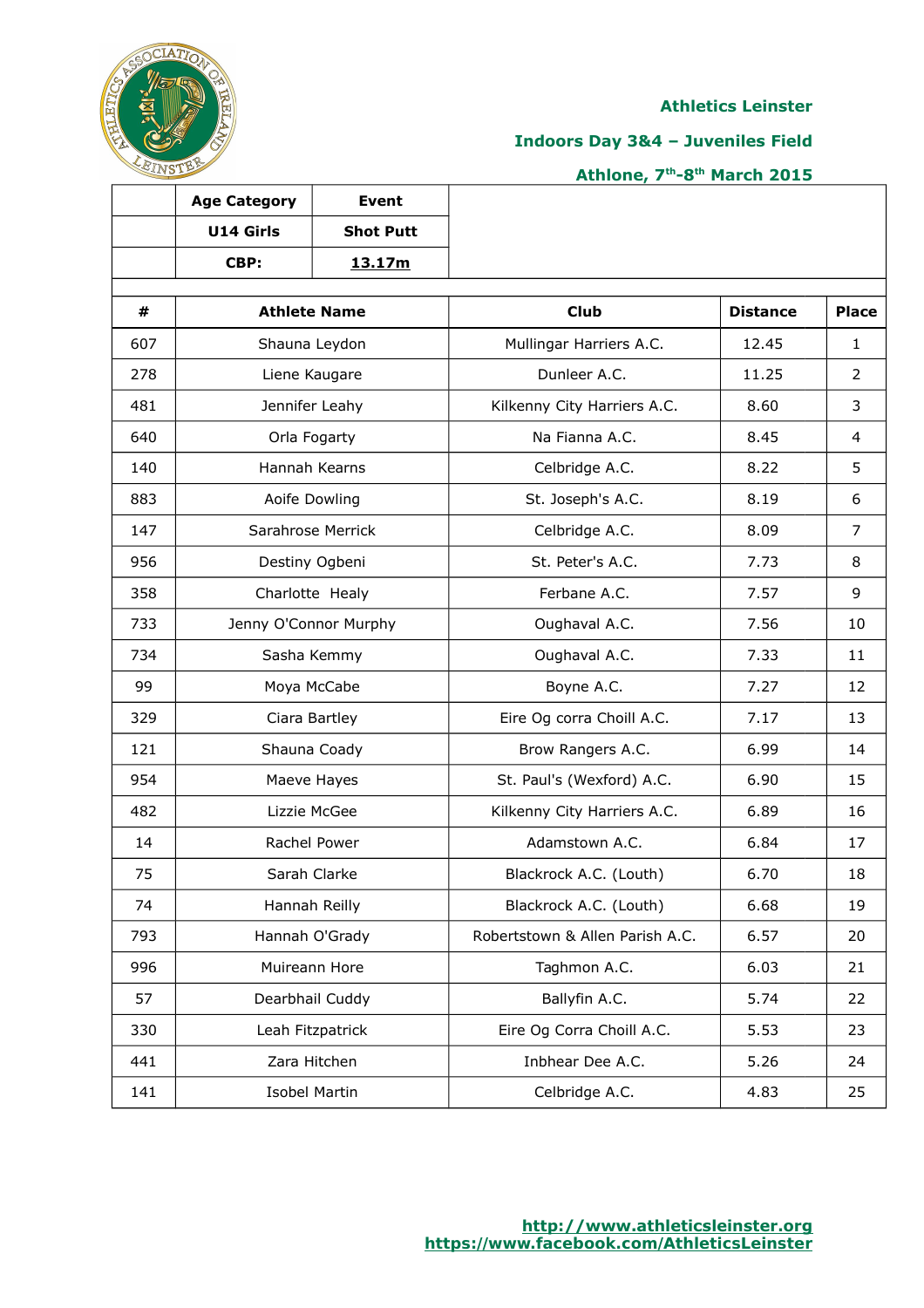

## **Indoors Day 3&4 – Juveniles Field**

|     | <b>Age Category</b> | Event               |                             |        |              |              |
|-----|---------------------|---------------------|-----------------------------|--------|--------------|--------------|
|     | U15 Boys            | <b>High Jump</b>    |                             |        |              |              |
|     | CBP:                | 1.76m               |                             |        |              |              |
|     |                     |                     |                             |        |              |              |
| #   |                     | <b>Athlete Name</b> | <b>Club</b>                 | Height | <b>Fouls</b> | <b>Place</b> |
| 957 |                     | Gabriel Bell        | St. Peter's A.C.            | 1.66   |              | 1            |
| 483 |                     | Rory MacGabhann     | Kilkenny City Harriers A.C. | 1.60   |              | 2            |
| 984 |                     | Lucas Moylan        | Suncroft A.C.               | 1.50   |              | 3            |
| 188 | Luke Hennessy       |                     | Crookstown Millview A.C.    | 1.40   |              | 4            |
| 521 |                     | Cian Bates          | Kilmore A.C.                | 1.35   |              | 5            |

|     | <b>Age Category</b> | <b>Event</b>         |                            |                 |                |
|-----|---------------------|----------------------|----------------------------|-----------------|----------------|
|     | U15 Boys            | <b>Long Jump</b>     |                            |                 |                |
|     | CBP:                | 5.79m                |                            |                 |                |
| #   | <b>Athlete Name</b> |                      | <b>Club</b>                | <b>Distance</b> | <b>Place</b>   |
| 957 |                     | Gabriel Bell         | St. Peter's A.C.           | 5.52            | 1              |
| 984 |                     | Lucas Moylan         | Suncroft A.C.              | 5.30            | 2              |
| 416 |                     | Ben Mooney           | Greystones & District A.C. | 4.89            | 3              |
| 344 | William Figueras    |                      | Enniscorthy A.C.           | 4.86            | 4              |
| 151 | Nathan Parameswaran |                      | Celbridge A.C.             | 4.84            | 5              |
| 779 |                     | Daragh Casey         | Ratoath A.C.               | 4.74            | 6              |
| 100 |                     | Harry Carolan        | Boyne A.C.                 | 4.54            | $\overline{7}$ |
| 418 |                     | Josh Pyper           | Greystones & District A.C. | 4.27            | 8              |
| 547 | Eoin O'Sullivan     |                      | Le Cheile A.C.             | 4.22            | 9              |
| 548 |                     | Mayowa Olowu         | Le Cheile A.C.             | 4.15            | 10             |
| 884 |                     | Darragh McDonald     | St. Joseph's A.C.          | 4.11            | 11             |
| 383 |                     | <b>Eddie Gittens</b> | Gowran A.C.                | 3.71            | 12             |
| 417 |                     | John O'Connor        | Greystones & District A.C. | 3.54            | 13             |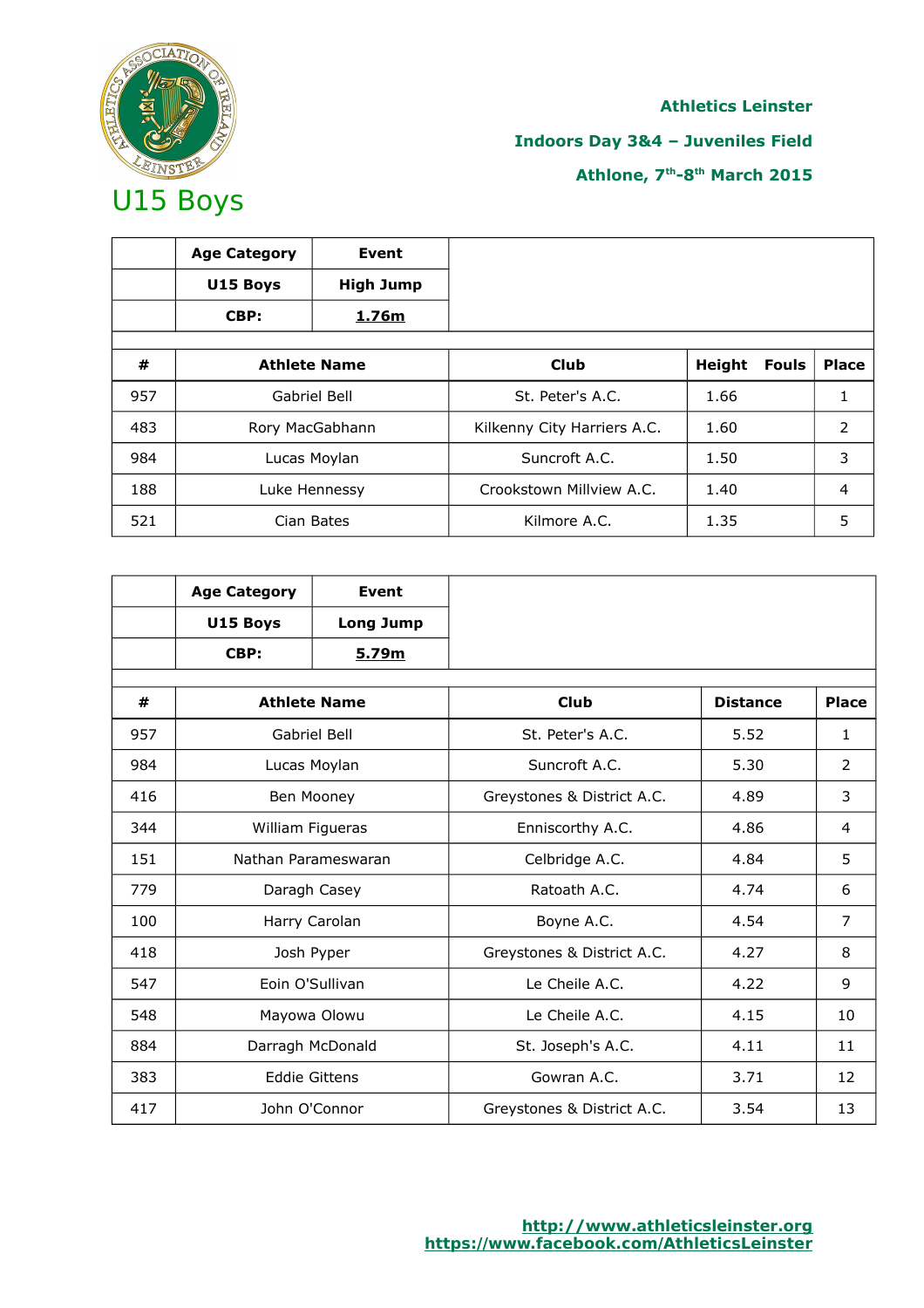

## **Indoors Day 3&4 – Juveniles Field**

|     | <b>Age Category</b> | Event               |                                 |                 |                |
|-----|---------------------|---------------------|---------------------------------|-----------------|----------------|
|     | U15 Boys            | <b>Shot Putt</b>    |                                 |                 |                |
|     | CBP:                | 15.1m               |                                 |                 |                |
|     |                     |                     |                                 |                 |                |
| #   |                     | <b>Athlete Name</b> | <b>Club</b>                     | <b>Distance</b> | <b>Place</b>   |
| 608 |                     | Conor Fogarty       | Mullingar Harriers A.C.         | 12.62           | 1              |
| 27  | Jonathan Commins    |                     | Ardee & District A.C.           | 12.21           | 2              |
| 681 | Cosmin Tampu        |                     | Naas A.C.                       | 11.71           | 3              |
| 836 |                     | Tom Buggy           | St. Abban's A.C.                | 11.64           | 4              |
| 210 |                     | Mark Joyce          | Cushinstown A.C.                | 11.48           | 5              |
| 957 |                     | Gabriel Bell        | St. Peter's A.C.                | 10.26           | 6              |
| 985 | Dylan King          |                     | Suncroft A.C.                   | 10.04           | $\overline{7}$ |
| 795 |                     | Fintan Howard       | Robertstown & Allen Parish A.C. | 9.62            | 8              |
| 382 |                     | Zack Denieffe       | Gowran A.C.                     | 9.25            | 9              |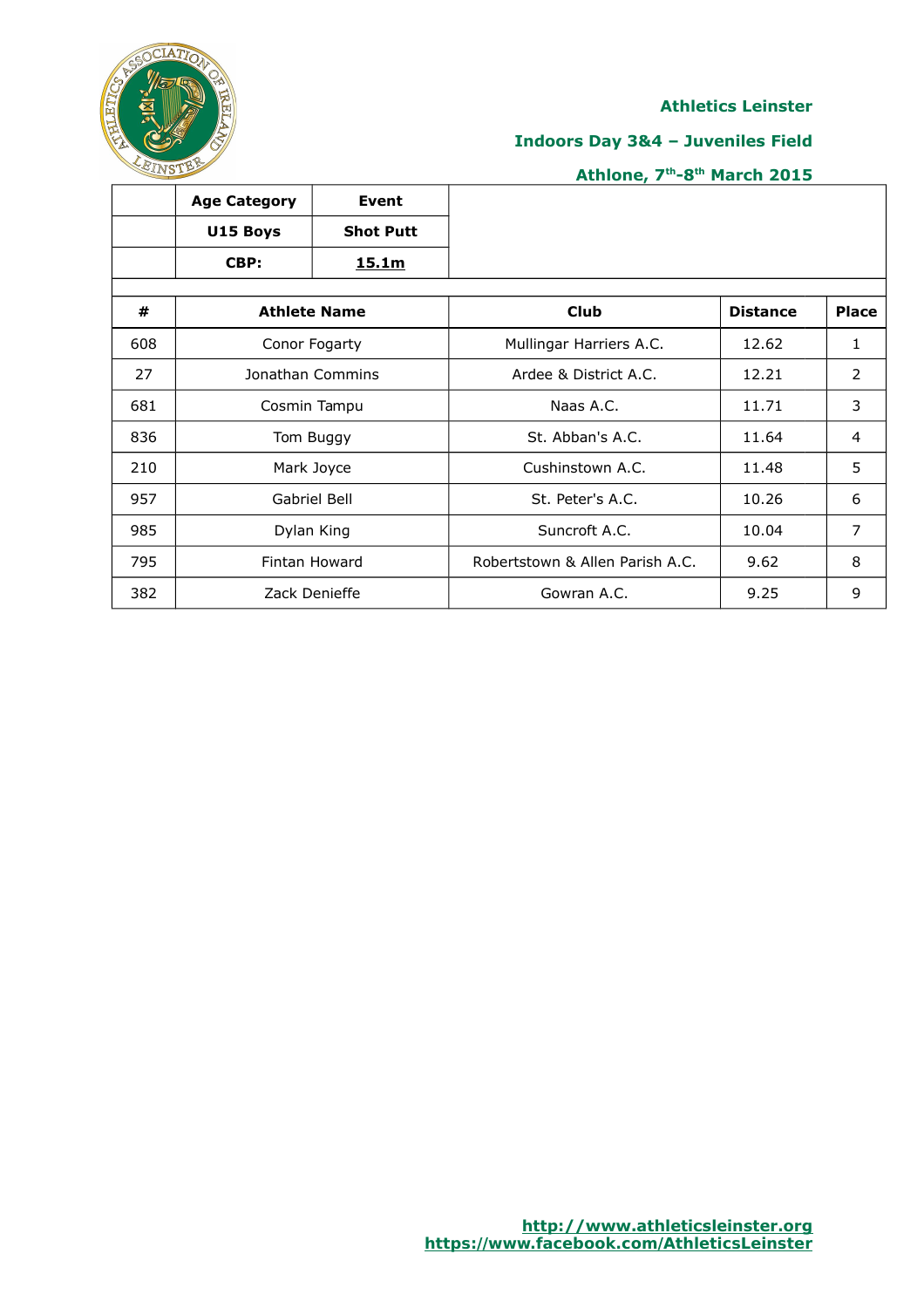

## **Indoors Day 3&4 – Juveniles Field**

|     | <b>Age Category</b> | Event               |                             |           |              |                |
|-----|---------------------|---------------------|-----------------------------|-----------|--------------|----------------|
|     | U15 Girls           | <b>High Jump</b>    |                             |           |              |                |
|     | CBP:                | 1.61m               |                             |           |              |                |
|     |                     |                     |                             |           |              |                |
| #   |                     | <b>Athlete Name</b> | <b>Club</b>                 | Height    | <b>Fouls</b> | <b>Place</b>   |
| 484 |                     | Rachel Kelly        | Kilkenny City Harriers A.C. | 1.46      |              | 1              |
| 918 | Sandra Donatus      |                     | St. L. O'Toole A.C.         | 1.43      |              | $\overline{2}$ |
| 783 |                     | Lara Power          | Ratoath A.C.                | 1.35      | $\mathbf{0}$ | 3              |
| 190 |                     | Inez Duane          | Crookstown Millyjew A.C.    | 1.35      | 2            | 4              |
| 52  |                     | Sorcha McGlynn      | Athlone I.T. A.C.           | 1.30      | $\mathbf{0}$ | 5              |
| 784 | Rachel Doherty      |                     | Ratoath A.C.                | 1.30      | $\mathbf{1}$ | 6              |
| 785 |                     | Zara Kane           | Ratoath A.C.                | 1.25      |              | 7              |
| 738 |                     | Kate McDonald       | Oughaval A.C.               | <b>NM</b> |              | <b>NM</b>      |

|      | <b>Age Category</b> | Event               |                          |                 |                |
|------|---------------------|---------------------|--------------------------|-----------------|----------------|
|      | U15 Girls           | <b>Long Jump</b>    |                          |                 |                |
|      | CBP:                | 5.3m                |                          |                 |                |
|      |                     |                     |                          |                 |                |
| #    |                     | <b>Athlete Name</b> | <b>Club</b>              | <b>Distance</b> | <b>Place</b>   |
| 837  |                     | Ruby Millet         | St. Abban's A.C.         | 5.17            | $\mathbf{1}$   |
| 713  |                     | Grace O'Toole       | Newbridge A.C.           | 4.77            | 2              |
| 211  | Grace Willis        |                     | Cushinstown A.C.         | 4.71            | 3              |
| 682  |                     | Keela Magee         | Naas A.C.                | 4.62            | 4              |
| 346  |                     | Lystus Ebosele      | Enniscorthy A.C.         | 4.56            | 5              |
| 189  |                     | Ella Duane          | Crookstown Millview A.C. | 4.54            | 6              |
| 345  |                     | Karyn Murphy        | Enniscorthy A.C.         | 4.52            | $\overline{7}$ |
| 609  |                     | Awa Karen Fane      | Mullingar Harriers A.C.  | 4.51            | 8              |
| 1010 |                     | Olivia Gonsalves    | Trim A.C.                | 4.17            | 9              |
| 1011 |                     | Caoimhe Rowe        | Trim A.C.                | 4.15            | 10             |
| 997  |                     | Bronagh O'Hanlon    | Taghmon A.C.             | 4.12            | 11             |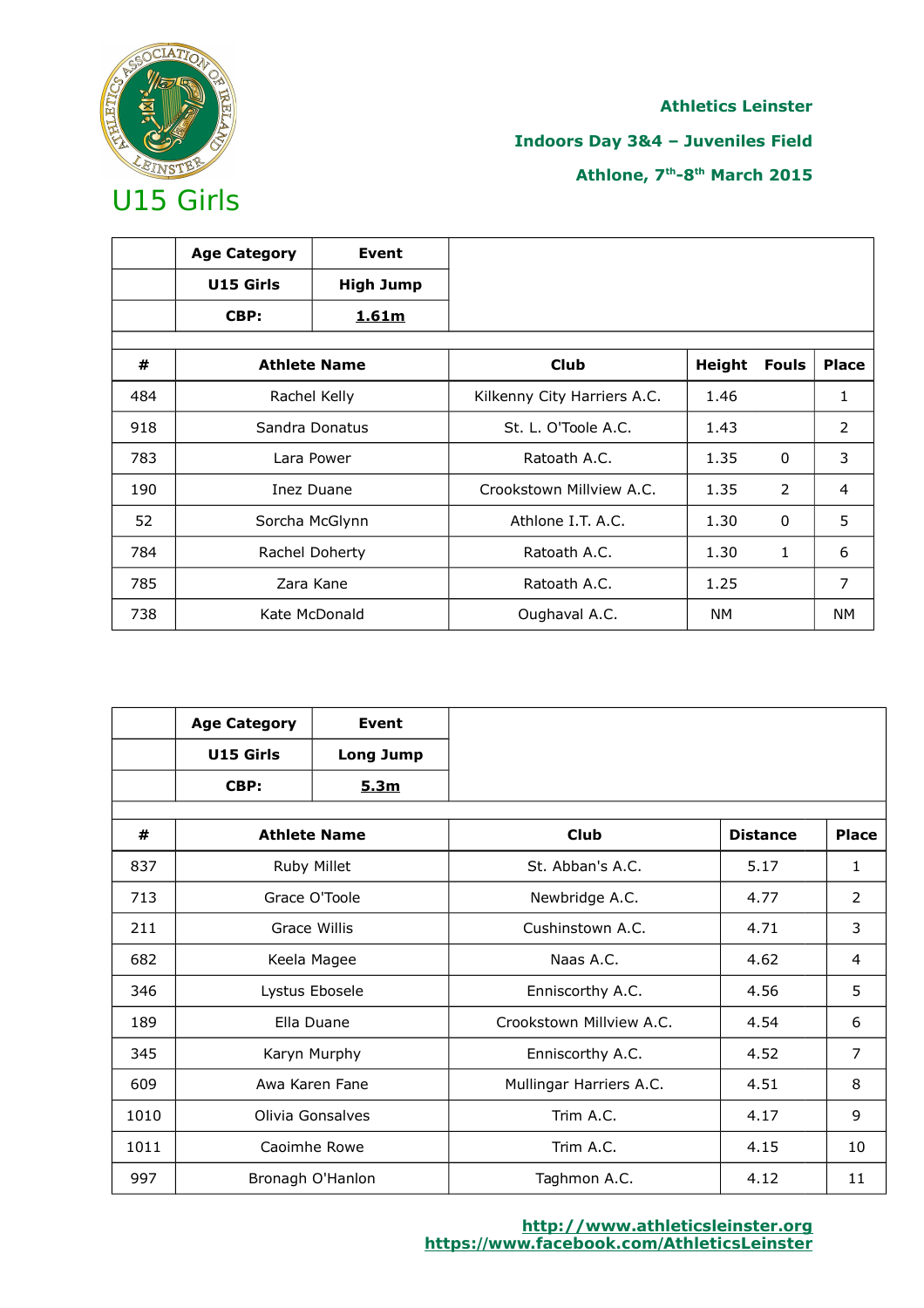

## **Indoors Day 3&4 – Juveniles Field**

| 684  | Amy Allen      | Naas A.C.                       | 4.00 | 12 |
|------|----------------|---------------------------------|------|----|
| 281  | Erin Orr       | Dunleer A.C.                    | 3.89 | 13 |
| 738  | Kate McDonald  | Oughaval A.C.                   | 3.88 | 14 |
| 176  | Robyn Donovan  | Clane A.C.                      | 3.84 | 15 |
| 152  | Jean Coyle     | Celbridge A.C.                  | 3.80 | 16 |
| 644  | Niamh Griffin  | Na Fianna A.C.                  | 3.78 | 17 |
| 1043 | Aoife Bourke   | Tullamore Harriers A.C.         | 3.68 | 18 |
| 796  | Kate O'Mahoney | Robertstown & Allen Parish A.C. | 3.24 | 19 |
| 52   | Sorcha McGlynn | Athlone I.T. A.C.               | 3.21 | 20 |

|      | <b>Age Category</b> | Event             |                             |                 |                |
|------|---------------------|-------------------|-----------------------------|-----------------|----------------|
|      | U15 Girls           | <b>Shot Putt</b>  |                             |                 |                |
|      | CBP:                | 11.74m            |                             |                 |                |
|      |                     |                   |                             |                 |                |
| #    | <b>Athlete Name</b> |                   | <b>Club</b>                 | <b>Distance</b> | <b>Place</b>   |
| 346  |                     | Lystus Ebosele    | Enniscorthy A.C.            | 12.57           | 1              |
| 959  | Katie Murphy        |                   | St. Peter's A.C.            | 11.83           | 2              |
| 484  | Rachel Kelly        |                   | Kilkenny City Harriers A.C. | 10.63           | 3              |
| 485  |                     | Hannah Kelly      | Kilkenny City Harriers A.C. | 10.56           | 4              |
| 1086 |                     | Therese Kelly     | Brow Rangers A.C.           | 10.54           | 5              |
| 716  | Nikki O'Neill       |                   | Newbridge A.C.              | 10.52           | 6              |
| 997  | Bronagh O'Hanlon    |                   | Taghmon A.C.                | 9.98            | $\overline{7}$ |
| 17   | Eadaoin Stafford    |                   | Adamstown A.C.              | 9.00            | 8              |
| 715  |                     | Leah O'Shea       | Newbridge A.C.              | 6.48            | 9              |
| 1079 |                     | Grainne Flannelly | United Striders A.C.        | 5.24            | 10             |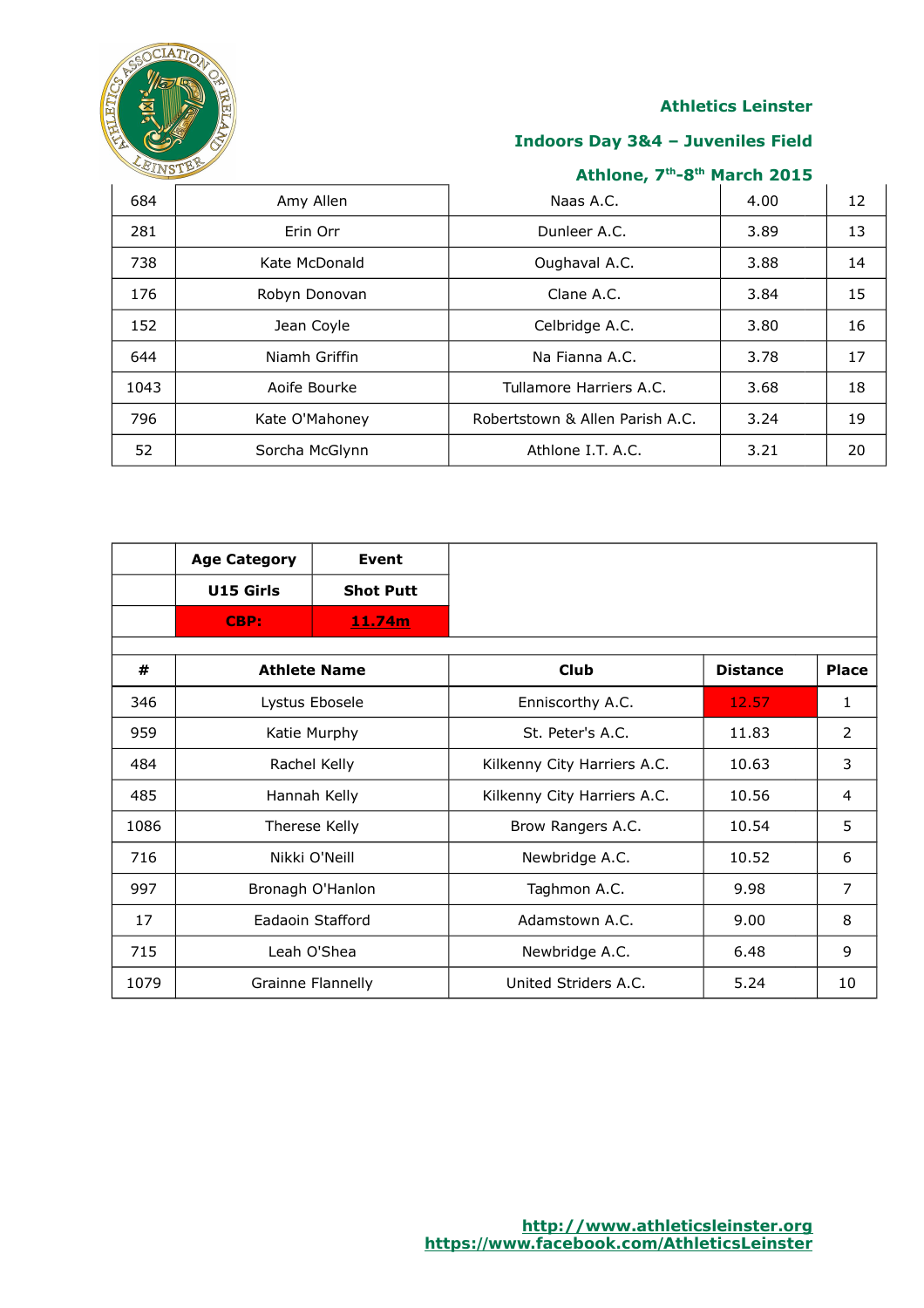

## **Indoors Day 3&4 – Juveniles Field**

|     | <b>Age Category</b> | Event                  |                             |               |              |              |
|-----|---------------------|------------------------|-----------------------------|---------------|--------------|--------------|
|     | U16 Boys            | <b>High Jump</b>       |                             |               |              |              |
|     | CBP:                | <u>1.86m</u>           |                             |               |              |              |
|     |                     |                        |                             |               |              |              |
| #   |                     | <b>Athlete Name</b>    | <b>Club</b>                 | <b>Height</b> | <b>Fouls</b> | <b>Place</b> |
| 28  |                     | Conor McMahon          | Ardee & District A.C.       | 1.65          |              | 1            |
| 972 | Thomas Sheridan     |                        | St. Senan's (Kilkenny) A.C. | 1.60          | 3            | 2            |
| 334 |                     | Eoin Keenan            | Emo/Rath A.C.               | 1.60          | 7            | 3            |
| 551 |                     | <b>Thomas Davis</b>    | Le Cheile A.C.              | 1.50          | 4            | 4            |
| 423 |                     | <b>Troy Scully</b>     | Greystones & District A.C.  | 1.50          | 6            | 5            |
| 552 | Ciaran Connolly     |                        | Le Cheile A.C.              | 1.45          |              | 6            |
| 851 |                     | Liam Byrne             | St. Andrew's A.C.           | 1.40          |              | 7            |
| 262 |                     | <b>Thomas Thornton</b> | Dunboyne A.C.               | NJ            |              | NJ           |

|     | <b>Age Category</b> | Event               |                             |                 |                |
|-----|---------------------|---------------------|-----------------------------|-----------------|----------------|
|     | U16 Boys            | <b>Long Jump</b>    |                             |                 |                |
|     | CBP:                | <u>6.37m</u>        |                             |                 |                |
|     |                     |                     |                             |                 |                |
| #   |                     | <b>Athlete Name</b> | <b>Club</b>                 | <b>Distance</b> | <b>Place</b>   |
| 28  |                     | Conor McMahon       | Ardee & District A.C.       | 5.52            | $\mathbf{1}$   |
| 422 | Noah Daly           |                     | Greystones & District A.C.  | 5.31            | 2              |
| 972 |                     | Thomas Sheridan     | St. Senan's (Kilkenny) A.C. | 5.25            | 3              |
| 955 |                     | Samuel Delaney      | St. Paul's (Wexford) A.C.   | 5.24            | $\overline{4}$ |
| 922 |                     | Dean Nolan          | St. L. O'Toole A.C.         | 5.03            | 5              |
| 552 | Ciaran Connolly     |                     | Le Cheile A.C.              | 4.88            | 6              |
| 551 |                     | <b>Thomas Davis</b> | Le Cheile A.C.              | 4.58            | 7              |
| 214 |                     | Ciaran Kearns       | Cushinstown A.C.            | 4.57            | 8              |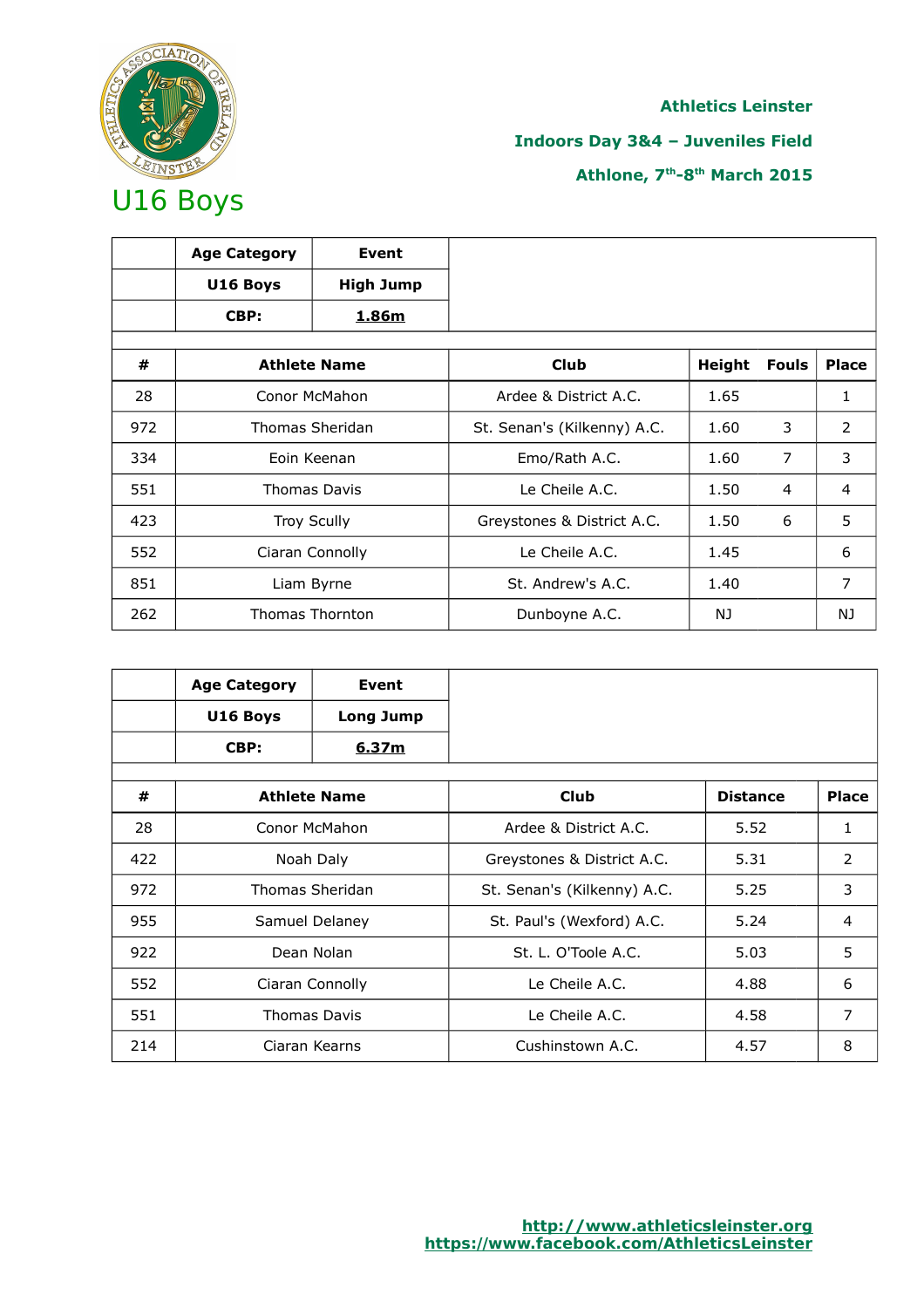

٦

## **Indoors Day 3&4 – Juveniles Field**

## **Athlone, 7th-8th March 2015**

|     | <b>Age Category</b> | <b>Event</b>        |                                 |                 |                |
|-----|---------------------|---------------------|---------------------------------|-----------------|----------------|
|     | U16 Boys            | <b>Shot Putt</b>    |                                 |                 |                |
|     | CBP:                | 14.96m              |                                 |                 |                |
| #   |                     | <b>Athlete Name</b> | <b>Club</b>                     | <b>Distance</b> | <b>Place</b>   |
| 264 |                     | Nyham Jack          | Dunboyne A.C.                   | 14.23           | $\mathbf{1}$   |
| 998 |                     | Padraig Hore        | Taghmon A.C.                    | 13.14           | $\overline{2}$ |
| 386 |                     | David Murphy        | Gowran A.C.                     | 12.54           | 3              |
| 989 |                     | Patrick Corrigan    | Suncroft A.C.                   | 11.97           | 4              |
| 988 |                     | Cian Prendergast    | Suncroft A.C.                   | 11.38           | 5              |
| 334 |                     | Eoin Keenan         | Emo/Rath A.C.                   | 9.88            | 6              |
| 348 |                     | Denis Shoyeju       | Enniscorthy A.C.                | 9.08            | $\overline{7}$ |
| 457 |                     | Sam Molloy          | Kilcoole A.C.                   | 9.01            | 8              |
| 797 |                     | Shane Kiernan       | Robertstown & Allen Parish A.C. | 6.90            | 9              |
| 806 |                     | Colin Grennan       | Rosenallis Kilcavan A.C.        | 6.80            | 10             |
| 456 |                     | Malachi Breen       | Kilcoole A.C.                   | 6.77            | 11             |
| 265 |                     | Sean Hughes         | Dunboyne A.C. (GUEST)           | 7.12            | G              |

 $\top$ 

ℸ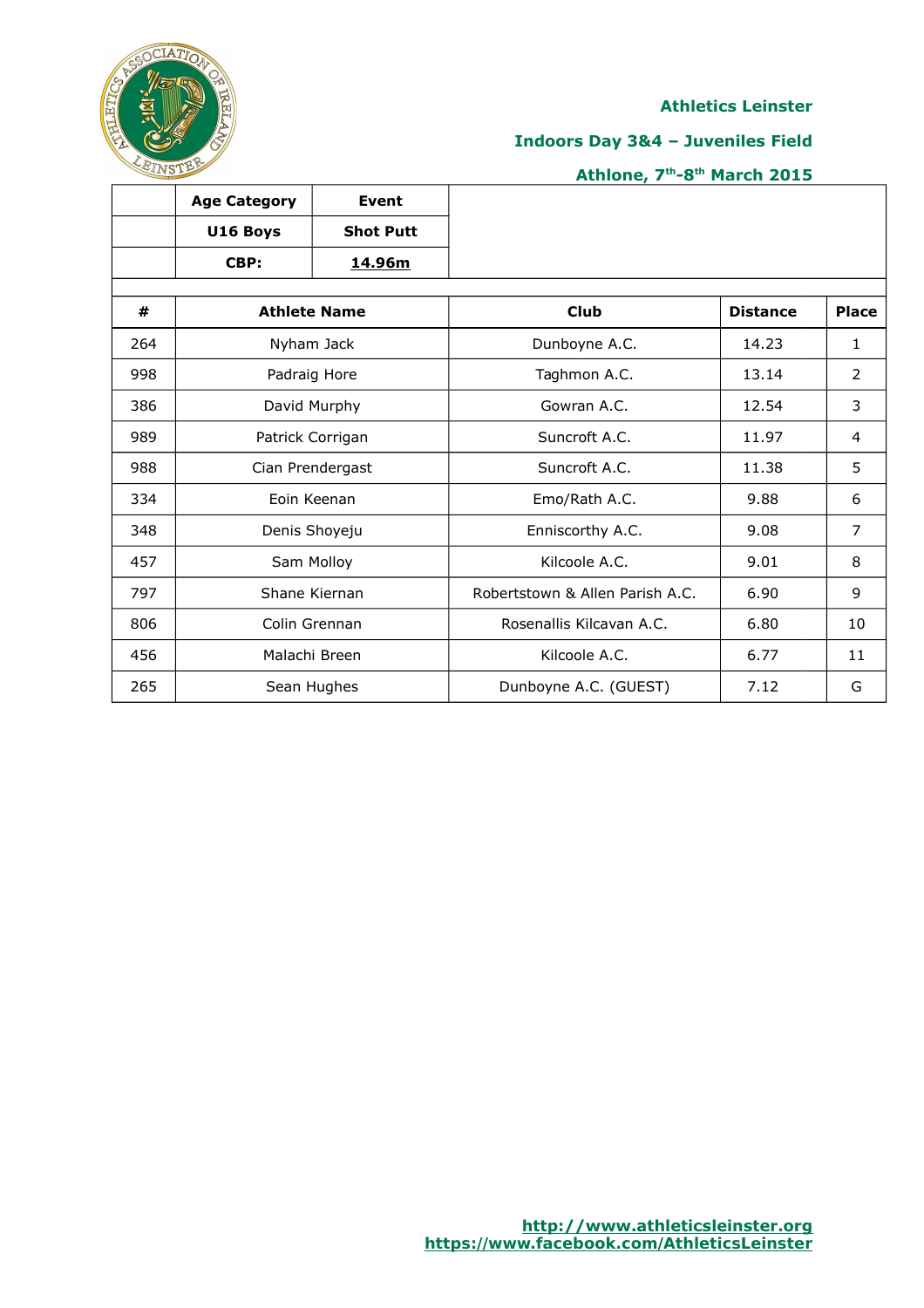

## **Indoors Day 3&4 – Juveniles Field**

|      | <b>Age Category</b> | <b>Event</b>        |                             |               |              |              |
|------|---------------------|---------------------|-----------------------------|---------------|--------------|--------------|
|      | U16 Girls           | <b>High Jump</b>    |                             |               |              |              |
|      | CBP:                | <u>1.67m</u>        |                             |               |              |              |
|      |                     |                     |                             |               |              |              |
| #    |                     | <b>Athlete Name</b> | <b>Club</b>                 | <b>Height</b> | <b>Fouls</b> | <b>Place</b> |
| 489  |                     | Ciara Deely         | Kilkenny City Harriers A.C. | 1.65          |              | 1            |
| 840  |                     | Daena Kealy         | St. Abban's A.C.            | 1.60          |              | 2            |
| 285  | Emma Cheshire       |                     | Dunleer A.C.                | 1.55          |              | 3            |
| 742  | Laura Stapleton     |                     | Oughaval A.C.               | 1.50          |              | 4            |
| 284  |                     | Seoda Matthews      | Dunleer A.C.                | 1.45          |              | 5            |
| 646  |                     | Sarah Ennis         | Na Fianna A.C.              | 1.40          |              | 6            |
| 688  |                     | Aisling Kelly       | Naas A.C.                   | 1.35          |              | 7            |
| 1013 |                     | Niamh Fahey         | Trim A.C.                   | 1.30          |              | 8            |
| 492  |                     | Jade Maher          | Kilkenny City Harriers A.C. | 1.25          |              | 9            |
| 427  |                     | Irene Gomez Romero  | Greystones & District A.C.  | <b>NH</b>     |              | NΗ           |
| 1081 |                     | Ciara Kelly         | United Striders A.C.        | NΗ            |              | NΗ           |

|     | <b>Age Category</b> | Event               |                             |                 |      |                |
|-----|---------------------|---------------------|-----------------------------|-----------------|------|----------------|
|     | U16 Girls           | <b>Long Jump</b>    |                             |                 |      |                |
|     | CBP:                | 5.75m               |                             |                 |      |                |
| #   |                     | <b>Athlete Name</b> | <b>Club</b>                 | <b>Distance</b> |      | <b>Place</b>   |
| 861 |                     | Katherine O Connor  | St. Gerards A.C.            | 5.39            |      | 1              |
| 926 |                     | Bronagh Walsh       | St. L. O'Toole A.C.         | 5.21            |      | 2              |
| 974 |                     | Katie Murphy        | St. Senan's (Kilkenny) A.C. | 4.95            |      | 3              |
| 178 |                     | Keelin White        | Clane A.C.                  | 4.71            |      | $\overline{4}$ |
| 78  |                     | Gemma McCrave       | Blackrock A.C. (Louth)      | 4.55            |      | 5              |
| 215 |                     | Shauna White        | Cushinstown A.C.            | 4.49            |      | 6              |
| 216 |                     | Zoe Mohan           | Cushinstown A.C.            | 4.44            | 4.41 | $\overline{7}$ |
| 646 |                     | Sarah Ennis         | Na Fianna A.C.              | 4.44            | 4.2  | 8              |
| 973 |                     | Amy Redmond         | St. Senan's (Kilkenny) A.C. | 4.33            |      | 9              |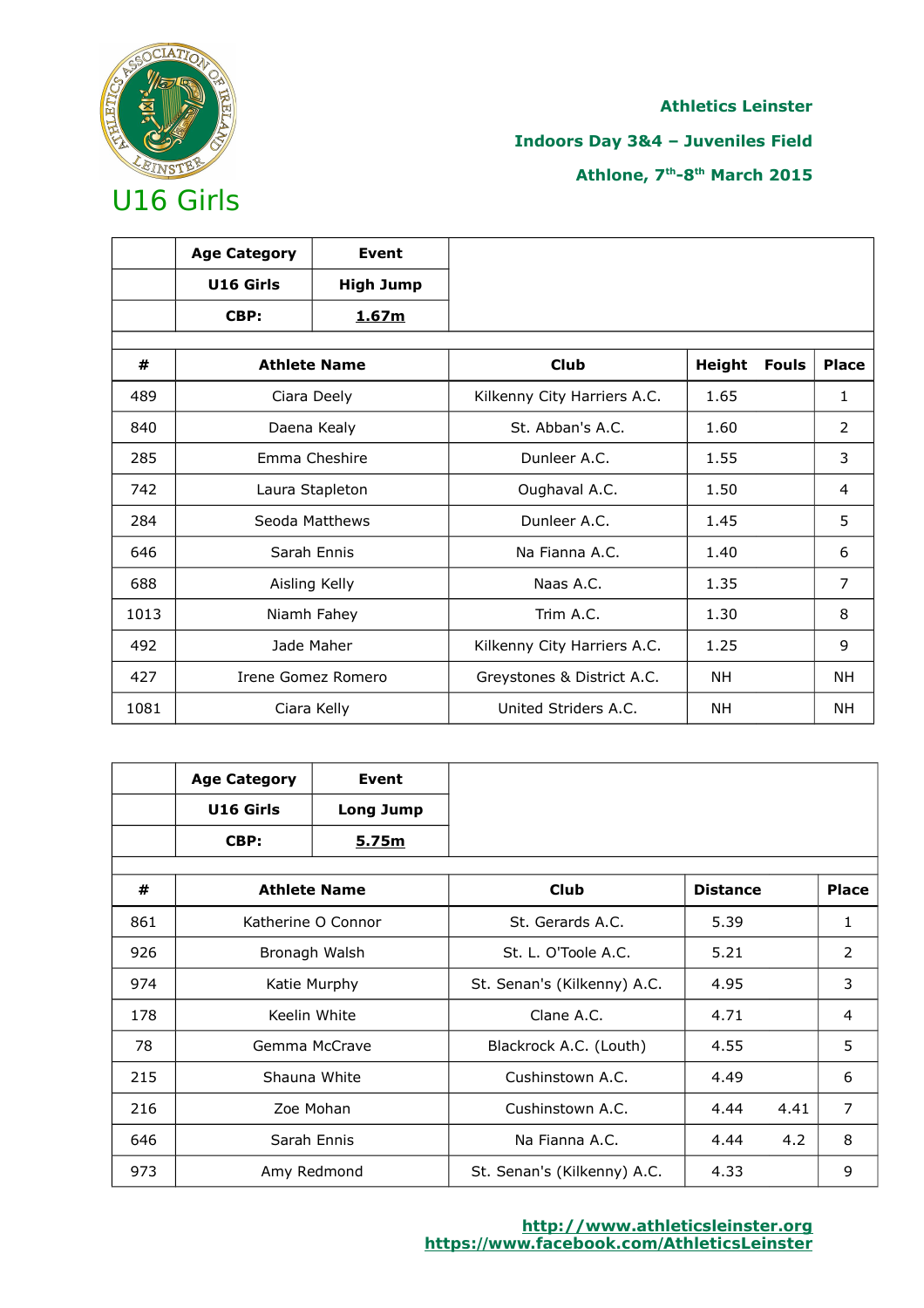

## **Indoors Day 3&4 – Juveniles Field**

| 491 | Martyna Balcer       | Kilkenny City Harriers A.C. | 4.31 |      | 10 |
|-----|----------------------|-----------------------------|------|------|----|
| 588 | Kiahara Dempsey      | Mountmellick A.C.           | 4.07 |      | 11 |
| 177 | Aideen McGinn        | Clane A.C.                  | 4.05 | 8.87 | 12 |
| 18  | Aoife Muldoon        | Adamstown A.C.              | 4.05 | 3.83 | 13 |
| 19  | Cathriona Mooney     | Adamstown A.C.              | 4.05 | 3.8  | 14 |
| 554 | Aislinn Nidhomhnaill | Le Cheile A.C.              | 3.84 |      | 15 |
| 553 | Keri Hardy           | Le Cheile A.C.              | 3.81 |      | 16 |
| 349 | Tumise Akinyemi      | Enniscorthy A.C.            | 3.40 |      | 17 |
| 428 | Rachel Casey         | Greystones & District A.C.  | 3.29 |      | 18 |

|     | <b>Age Category</b> | <b>Event</b>        |                            |                 |                |
|-----|---------------------|---------------------|----------------------------|-----------------|----------------|
|     | U16 Girls           | <b>Shot Putt</b>    |                            |                 |                |
|     | CBP:                | 11.88m              |                            |                 |                |
| #   |                     | <b>Athlete Name</b> | <b>Club</b>                | <b>Distance</b> | <b>Place</b>   |
| 20  |                     | Marguerite Furlong  | Adamstown A.C.             | 11.85           | 1              |
| 861 |                     | Katherine O Connor  | St. Gerards A.C.           | 10.86           | 2              |
| 79  |                     | Shauna McMahon      | Blackrock A.C. (Louth)     | 10.02           | 3              |
| 216 |                     | Zoe Mohan           | Cushinstown A.C.           | 10.02           | $\overline{4}$ |
| 752 |                     | Elaine Daly         | Portlaoise a.c.            | 9.54            | 5              |
| 21  |                     | Zara Power          | Adamstown A.C.             | 9.12            | 6              |
| 896 |                     | Amy Forde           | St. Killians A.C.          | 8.89            | $\overline{7}$ |
| 426 |                     | Rachel Purcell      | Greystones & District A.C. | 8.56            | 8              |
| 155 |                     | Ruth Dwyer          | Celbridge A.C.             | 8.00            | 9              |
| 650 |                     | Aisling Byrne       | Na Fianna A.C.             | 7.78            | 10             |
| 122 |                     | Emma Kelly          | Brow Rangers A.C.          | 7.36            | 11             |
| 428 |                     | Rachel Casey        | Greystones & District A.C. | 6.00            | 12             |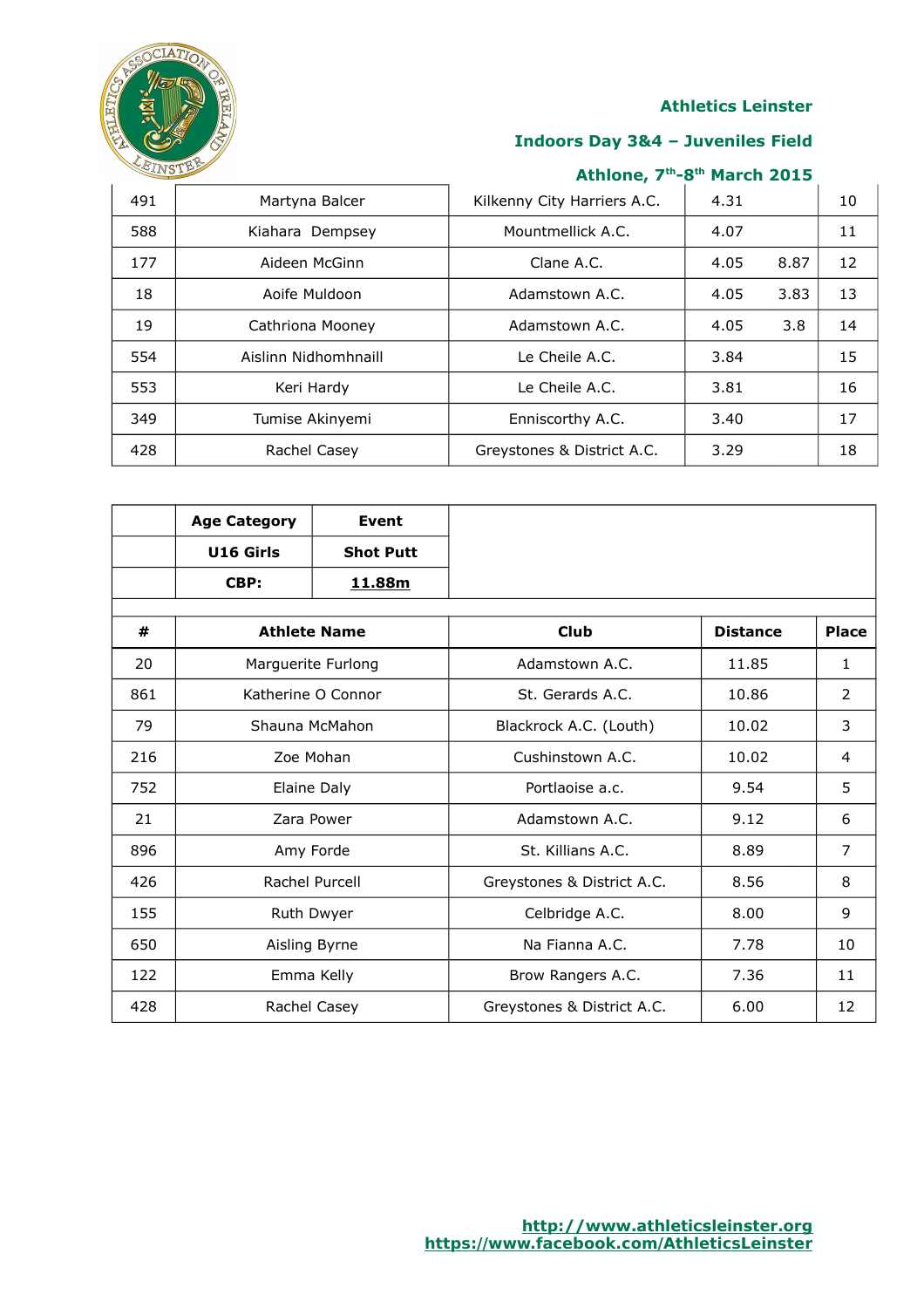

# **Athletics Leinster Indoors Day 3&4 – Juveniles Field Athlone, 7th-8th March 2015**

|     | <b>Age Category</b> | Event            |                             |        |              |               |
|-----|---------------------|------------------|-----------------------------|--------|--------------|---------------|
|     | U17 Boys            | <b>High Jump</b> |                             |        |              |               |
|     | CBP:                | 1.9m             |                             |        |              |               |
|     |                     |                  |                             |        |              |               |
| #   | <b>Athlete Name</b> |                  | <b>Club</b>                 | Height | <b>Fouls</b> | <b>Place</b>  |
| 22  | Ryan Carthy Walshe  |                  | Adamstown A.C.              | 1.98   |              |               |
| 159 |                     | Jonathon Landy   | Celbridge A.C.              | 1.85   |              | $\mathcal{P}$ |
| 158 |                     | Andrew Carroll   | Celbridge A.C.              | 1.65   |              | 3             |
| 493 |                     | Darragh Roberts  | Kilkenny City Harriers A.C. | 1.60   | 1            | 4             |
| 266 |                     | Niall Bermingham | Dunboyne A.C.               | 1.60   | 2            | 5             |

|     | <b>Age Category</b> | Event               |                         |                 |                |
|-----|---------------------|---------------------|-------------------------|-----------------|----------------|
|     | U17 Boys            | <b>Long Jump</b>    |                         |                 |                |
|     | CBP:                | 6.36m               |                         |                 |                |
|     |                     |                     |                         |                 |                |
| #   |                     | <b>Athlete Name</b> | <b>Club</b>             | <b>Distance</b> | <b>Place</b>   |
| 366 |                     | Marc Shelly         | Fr. Murphy A.C.         | 6.60            | 1              |
| 22  | Ryan Carthy Walshe  |                     | Adamstown A.C.          | 6.04            | $\overline{2}$ |
| 350 |                     | John Hogan          | Enniscorthy A.C.        | 5.30            | 3              |
| 613 |                     | Patrick Leydon      | Mullingar Harriers A.C. | 5.25            | 4              |
| 693 |                     | Michael O'Dea       | Naas A.C.               | 4.94            | 5              |
| 523 |                     | Cristoir Reville    | Kilmore A.C.            | 4.65            | 6              |
| 352 |                     | Liam Butler         | Enniscorthy A.C.        | 4.59            | 7              |
| 522 |                     | Paraic Reville      | Kilmore A.C.            | NM.             | NM.            |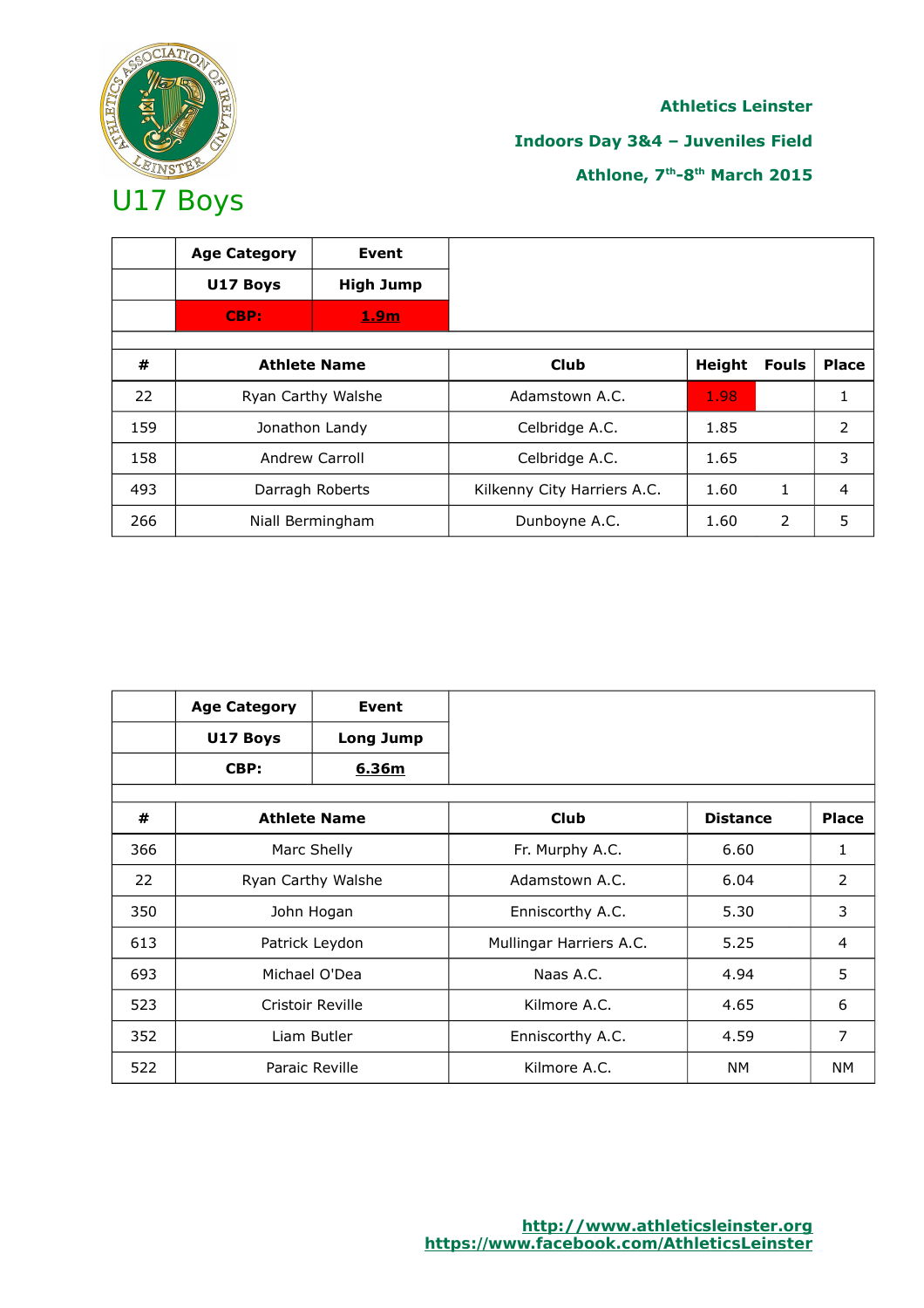

## **Indoors Day 3&4 – Juveniles Field**

|     | <b>Age Category</b> | Event               |                      |                 |              |
|-----|---------------------|---------------------|----------------------|-----------------|--------------|
|     | U17 Boys            | <b>Shot Putt</b>    |                      |                 |              |
|     | CBP:                | 14.8m               |                      |                 |              |
|     |                     |                     |                      |                 |              |
| #   |                     | <b>Athlete Name</b> | <b>Club</b>          | <b>Distance</b> | <b>Place</b> |
| 723 |                     | Darragh Gaffney     | North Westmeath A.C. | 13.57           |              |
| 124 |                     | Patrick Darcy       | Brow Rangers A.C.    | 11.56           | 2            |
| 123 |                     | Matthew Cullen      | Brow Rangers A.C.    | 9.64            | 3            |
| 390 |                     | James O'Neill       | Gowran A.C.          | 9.37            | 4            |
| 23  |                     | Jack Power          | Adamstown A.C.       | 9.31            | 5            |
| 744 |                     | Eoin Wall           | Oughaval A.C.        | 8.00            | 6            |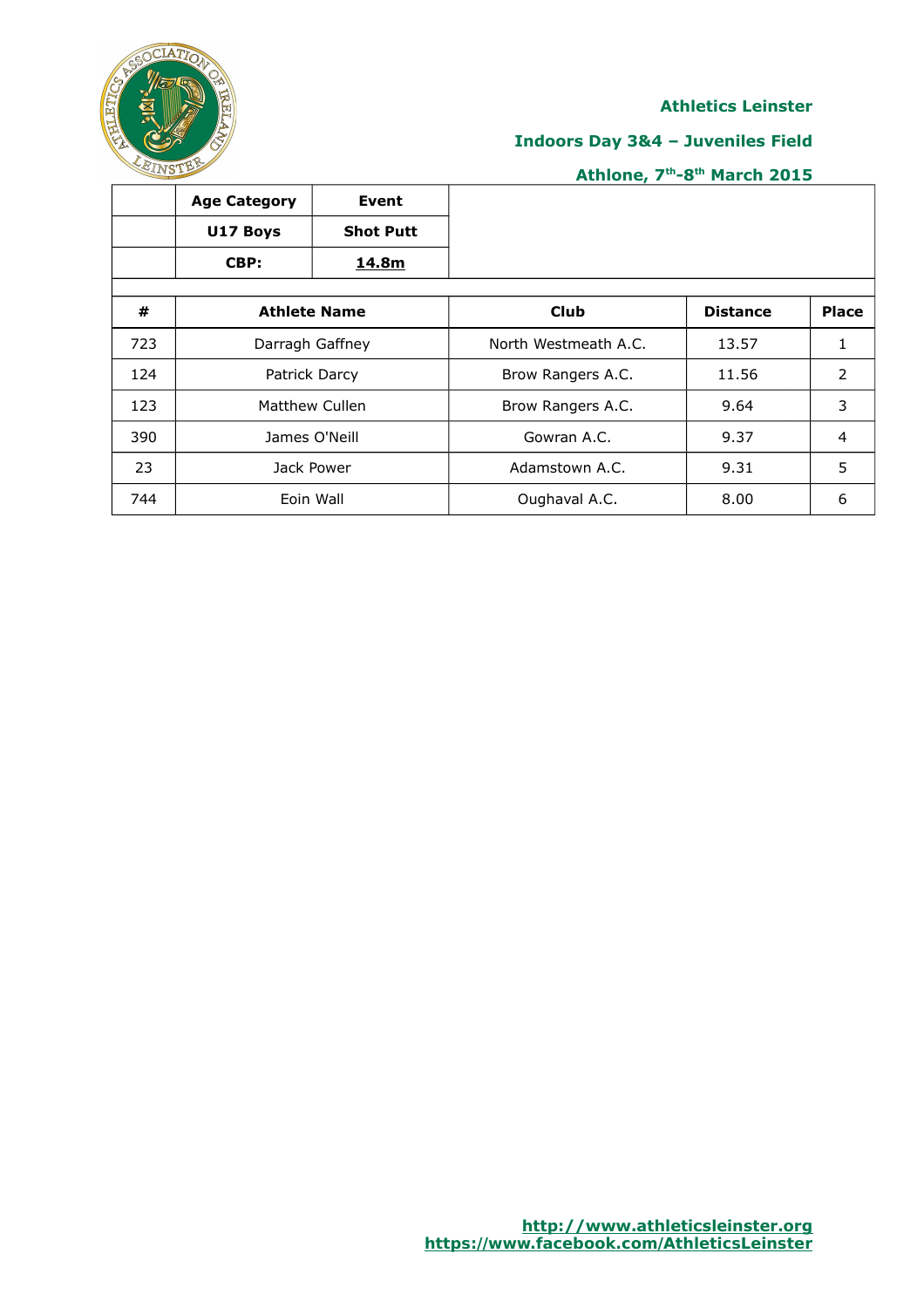

## **Indoors Day 3&4 – Juveniles Field**

|     | <b>Age Category</b> | Event               |                             |        |       |               |
|-----|---------------------|---------------------|-----------------------------|--------|-------|---------------|
|     | U17 Girls           | <b>High Jump</b>    |                             |        |       |               |
|     | CBP:                | <u>1.7m</u>         |                             |        |       |               |
|     |                     |                     |                             |        |       |               |
| #   |                     | <b>Athlete Name</b> | Club                        | Height | Fouls | <b>Place</b>  |
| 218 |                     | Shannon Sheehy      | Cushinstown A.C.            | 1.71   |       |               |
| 429 | Richael Browne      |                     | Greystones & District A.C.  | 1.40   |       | $\mathcal{P}$ |
| 26  |                     | Clodagh Walshe      | Adamstown A.C.              | 1.30   |       | 3             |
| 501 |                     | <b>Emily McGee</b>  | Kilkenny City Harriers A.C. | 1.25   |       |               |

|     | <b>Age Category</b> | Event                     |                             |                 |      |                |
|-----|---------------------|---------------------------|-----------------------------|-----------------|------|----------------|
|     | U17 Girls           | <b>Long Jump</b>          |                             |                 |      |                |
|     | CBP:                | <u>5.72m</u>              |                             |                 |      |                |
| #   |                     | <b>Athlete Name</b>       | <b>Club</b>                 | <b>Distance</b> |      | <b>Place</b>   |
| 498 |                     | Lauren Gleeson            | Kilkenny City Harriers A.C. | 5.49            | 5.48 | $\mathbf{1}$   |
| 218 |                     | Shannon Sheehy            | Cushinstown A.C.            | 5.49            | 5.11 | 2              |
| 161 | Flaine Wilson       |                           | Celbridge A.C.              | 4.75            |      | 3              |
| 887 |                     | Sarah Lawlor              | St. Joseph's A.C.           | 4.73            |      | 4              |
| 524 |                     | Katie Daly                | Kilmore A.C.                | 4.48            |      | 5              |
| 24  |                     | Shannon Wall              | Adamstown A.C.              | 4.36            |      | 6              |
| 497 |                     | Keeva O'Brien             | Kilkenny City Harriers A.C. | 4.27            |      | $\overline{7}$ |
| 26  |                     | Clodagh Walshe            | Adamstown A.C.              | 3.99            |      | 8              |
| 267 |                     | Beibhinn O'Muircheartaigh | Dunboyne A.C.               | 3.87            |      | 9              |
| 821 |                     | Claire Byrne              | Roundwood & District A.C.   | 3.78            |      | 10             |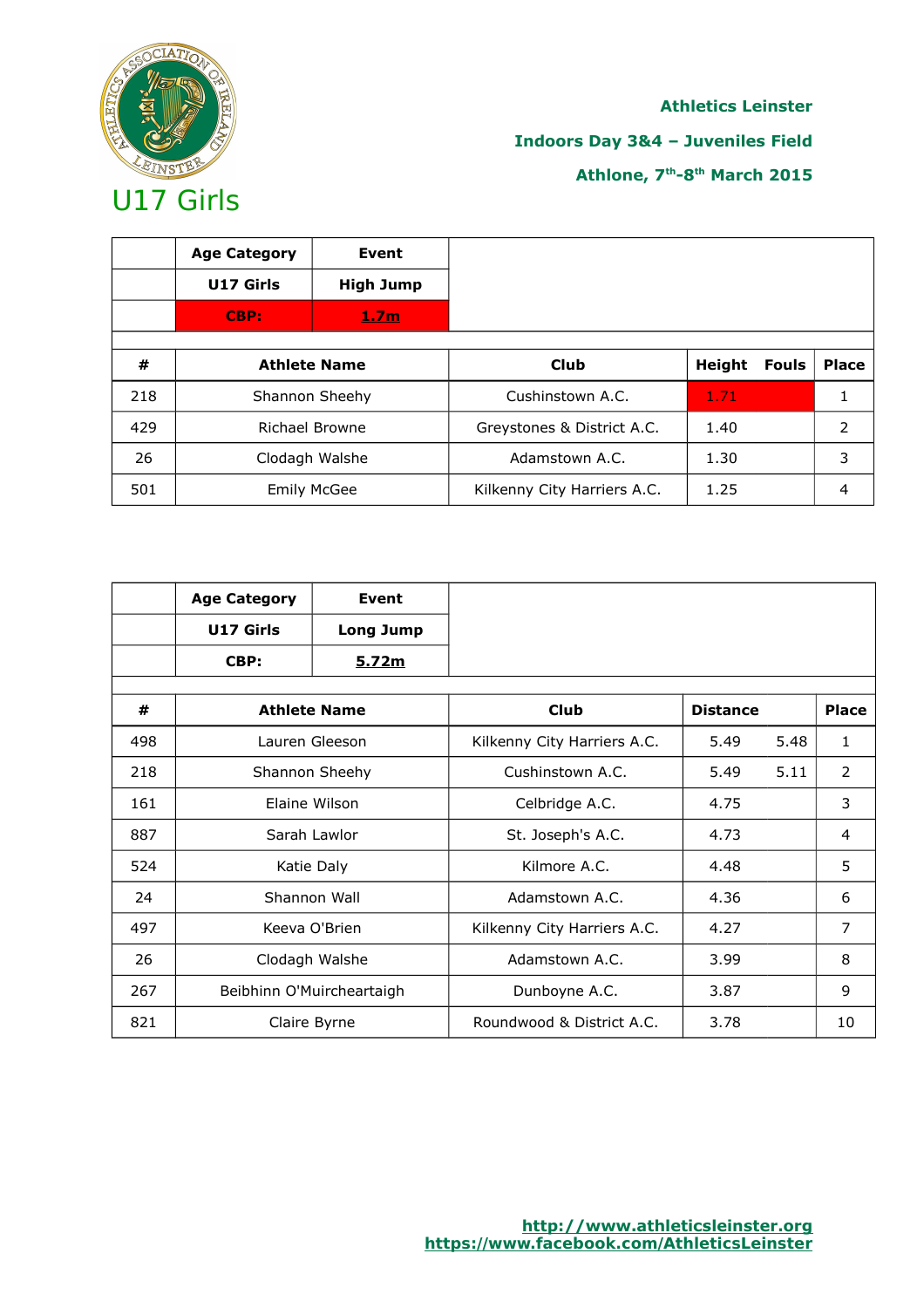

## **Indoors Day 3&4 – Juveniles Field**

|     | <b>Age Category</b>  | Event            |                           |                 |              |
|-----|----------------------|------------------|---------------------------|-----------------|--------------|
|     | U17 Girls            | <b>Shot Putt</b> |                           |                 |              |
|     | CBP:                 | 12.21m           |                           |                 |              |
|     |                      |                  |                           |                 |              |
| #   | <b>Athlete Name</b>  |                  | <b>Club</b>               | <b>Distance</b> | <b>Place</b> |
| 616 | Niamh Fogarty        |                  | Mullingar Harriers A.C.   | 13.58           |              |
| 842 | Nicole Kehoe-Dowling |                  | St. Abban's A.C.          | 10.97           | っ            |
| 822 |                      | Laoise Cullen    | Roundwood & District A.C. | 7.59            | 3            |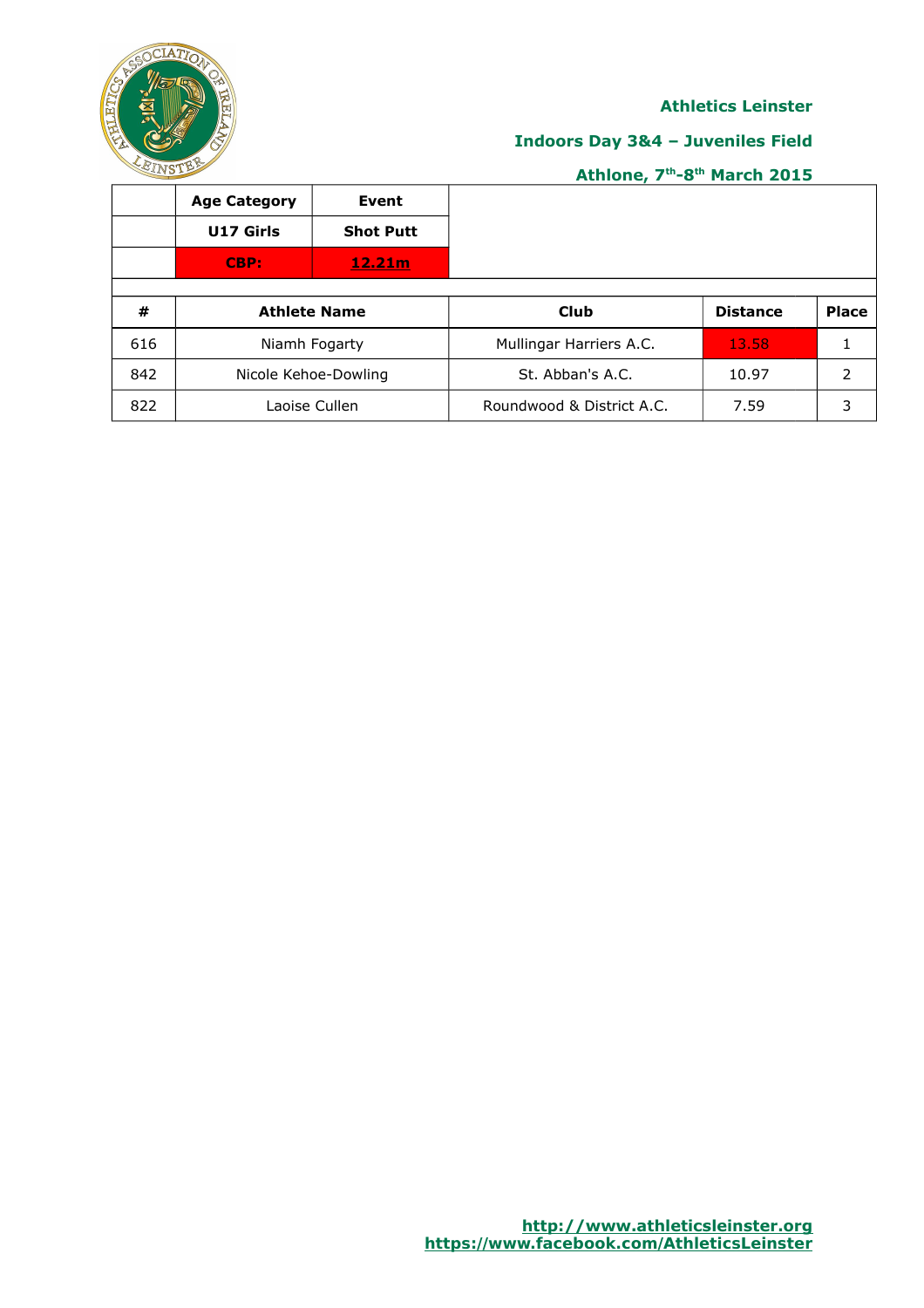

# **Athletics Leinster Indoors Day 3&4 – Juveniles Field Athlone, 7th-8th March 2015**

|     | <b>Age Category</b><br>U18 Boys<br>CBP: | <b>Event</b><br><b>High Jump</b><br>2.06m |                  |               |              |              |
|-----|-----------------------------------------|-------------------------------------------|------------------|---------------|--------------|--------------|
| #   |                                         | <b>Athlete Name</b>                       | <b>Club</b>      | <b>Height</b> | <b>Fouls</b> | <b>Place</b> |
| 747 |                                         | Fergal Scully                             | Oughaval A.C.    | 1.78          |              |              |
| 558 |                                         | <b>Thomas Connolly</b>                    | Le Cheile A.C.   | 1.75          |              | 2            |
| 353 |                                         | Peter O'Connor                            | Enniscorthy A.C. | 1.65          |              | 3            |
| 787 |                                         | Eoin Clayton                              | Ratoath A.C.     | 1.55          |              | 4            |

|     | <b>Age Category</b><br>U18 Boys<br>CBP: | Event<br>Long Jump<br>6.62m |                |                 |              |
|-----|-----------------------------------------|-----------------------------|----------------|-----------------|--------------|
| #   |                                         | <b>Athlete Name</b>         | <b>Club</b>    | <b>Distance</b> | <b>Place</b> |
| 558 |                                         | <b>Thomas Connolly</b>      | Le Cheile A.C. | 5.86            |              |
| 748 |                                         | Adam Coss                   | Oughaval A.C.  | 5.23            | 2            |
| 652 |                                         | Paul Gill                   | Na Fianna A.C. | 4.91            | 3            |
| 696 |                                         | Conor Clune                 | Naas A.C.      | 4.73            | 4            |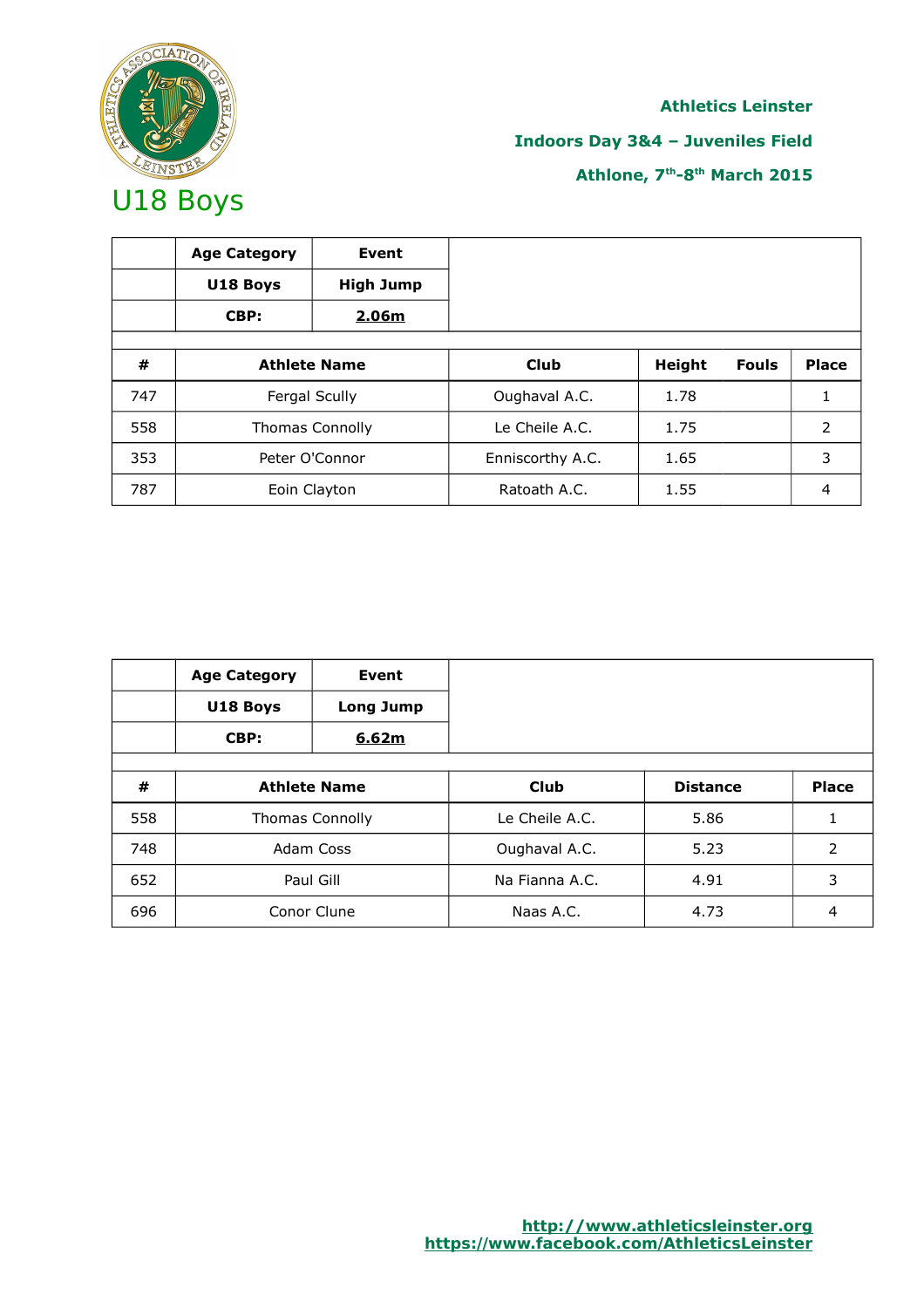

## **Indoors Day 3&4 – Juveniles Field**

|     | <b>Age Category</b> | Event               |                             |                 |                |
|-----|---------------------|---------------------|-----------------------------|-----------------|----------------|
|     | U18 Boys            | <b>Shot Putt</b>    |                             |                 |                |
|     | CBP:                | 15.6m               |                             |                 |                |
|     |                     |                     |                             |                 |                |
| #   |                     | <b>Athlete Name</b> | Club                        | <b>Distance</b> | <b>Place</b>   |
| 502 |                     | Jack Manning        | Kilkenny City Harriers A.C. | 12.79           | 1              |
| 219 | Michael O'Sullivan  |                     | Cushinstown A.C.            | 12.41           | $\overline{2}$ |
| 192 |                     | Brendan Aspell      | Crookstown Millyjew A.C.    | 11.13           | 3              |
| 960 |                     | Martin McGrane      | St. Peter's A.C.            | 10.97           | 4              |
| 126 |                     | Ciaran Coady        | Brow Rangers A.C.           | 9.83            | 5              |
| 125 |                     | Adam Kelly          | Brow Rangers A.C.           | 9.77            | 6              |
| 220 |                     | Luke Redmond        | Cushinstown A.C.            | 8.22            | 7              |
| 808 |                     | Cathal Grennan      | Rosenallis Kilcavan A.C.    | 6.79            | 8              |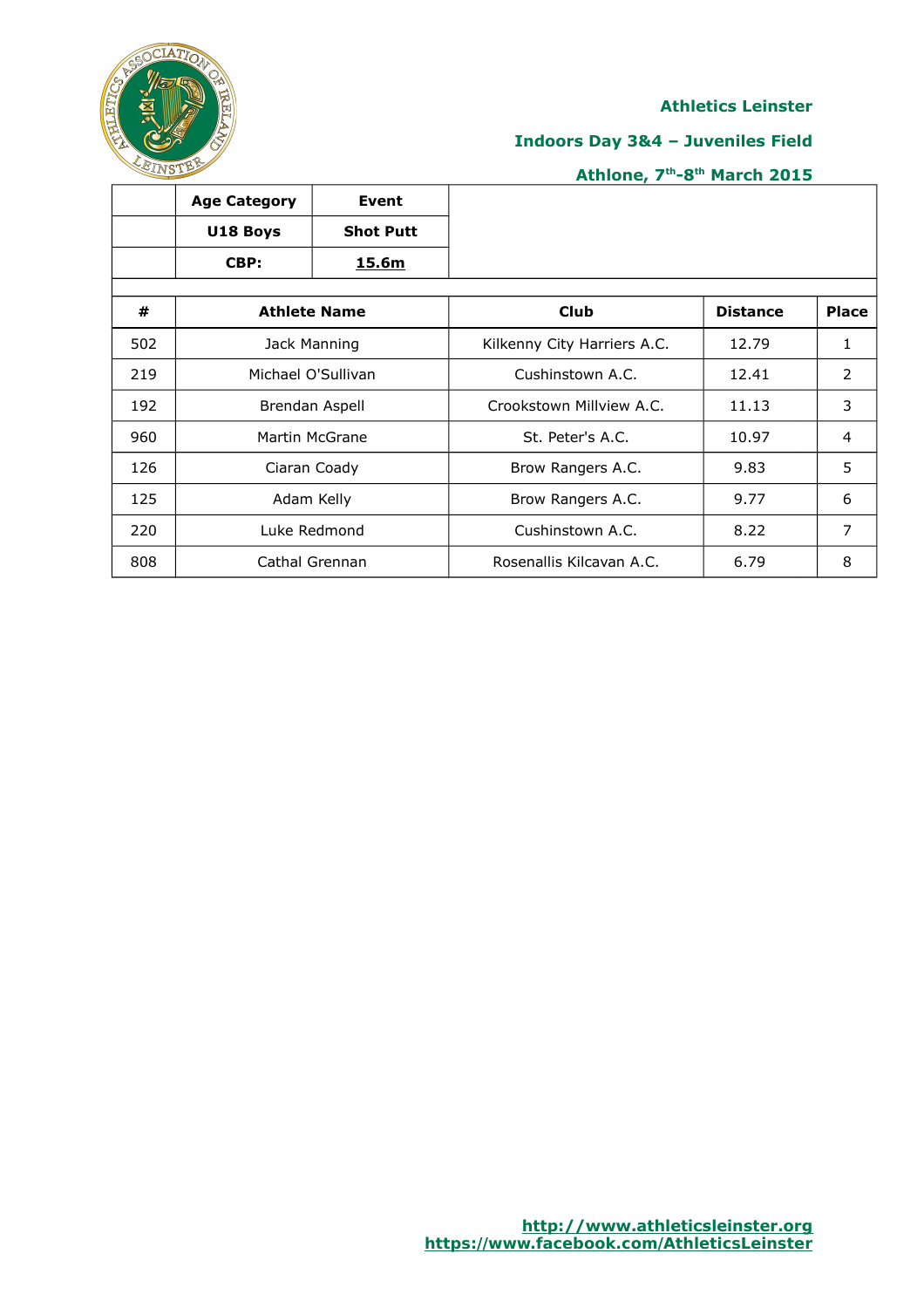

## **Indoors Day 3&4 – Juveniles Field**

|     | <b>Age Category</b> | Event               |                            |               |              |              |
|-----|---------------------|---------------------|----------------------------|---------------|--------------|--------------|
|     | U18 Girls           | <b>High Jump</b>    |                            |               |              |              |
|     | CBP:                | 1.69m               |                            |               |              |              |
|     |                     |                     |                            |               |              |              |
| #   |                     | <b>Athlete Name</b> | <b>Club</b>                | <b>Height</b> | <b>Fouls</b> | <b>Place</b> |
| 222 |                     | Elizabeth Morland   | Cushinstown A.C.           | 1.71          |              |              |
| 391 |                     | Aoife Naddy         | Gowran A.C.                | 1.50          | 1            | 2            |
| 110 |                     | Niamh Kelly         | Boyne A.C.                 | 1.50          | 2            | 3            |
| 435 |                     | Rosa Kirwan         | Greystones & District A.C. | 1.45          |              | 4            |
| 698 |                     | Ciara Kiely         | Naas A.C.                  | 1.35          |              | 5            |

|      | <b>Age Category</b> | Event               |                   |                 |                |
|------|---------------------|---------------------|-------------------|-----------------|----------------|
|      | U18 Girls           | <b>Long Jump</b>    |                   |                 |                |
|      | CBP:                | 5.64m               |                   |                 |                |
| #    |                     | <b>Athlete Name</b> | <b>Club</b>       | <b>Distance</b> | <b>Place</b>   |
|      |                     |                     |                   |                 |                |
| 222  |                     | Elizabeth Morland   | Cushinstown A.C.  | 5.98            | 1              |
| 110  | Niamh Kelly         |                     | Boyne A.C.        | 5.03            | 2              |
| 1015 | Alanna Gonsalves    |                     | Trim A.C.         | 4.88            | 3              |
| 221  | Caoimhe Landy       |                     | Cushinstown A.C.  | 4.66            | 4              |
| 961  | Orlaith McMahon     |                     | St. Peter's A.C.  | 4.43            | 5              |
| 164  | Laura Quigley       |                     | Celbridge A.C.    | 4.29            | 6              |
| 361  | Emily Jordan        |                     | Ferbane A.C.      | 4.25            | $\overline{7}$ |
| 698  |                     | Ciara Kiely         | Naas A.C.         | 3.89            | 8              |
| 53   |                     | Lisa Harrington     | Athlone I.T. A.C. | 3.71            | 9              |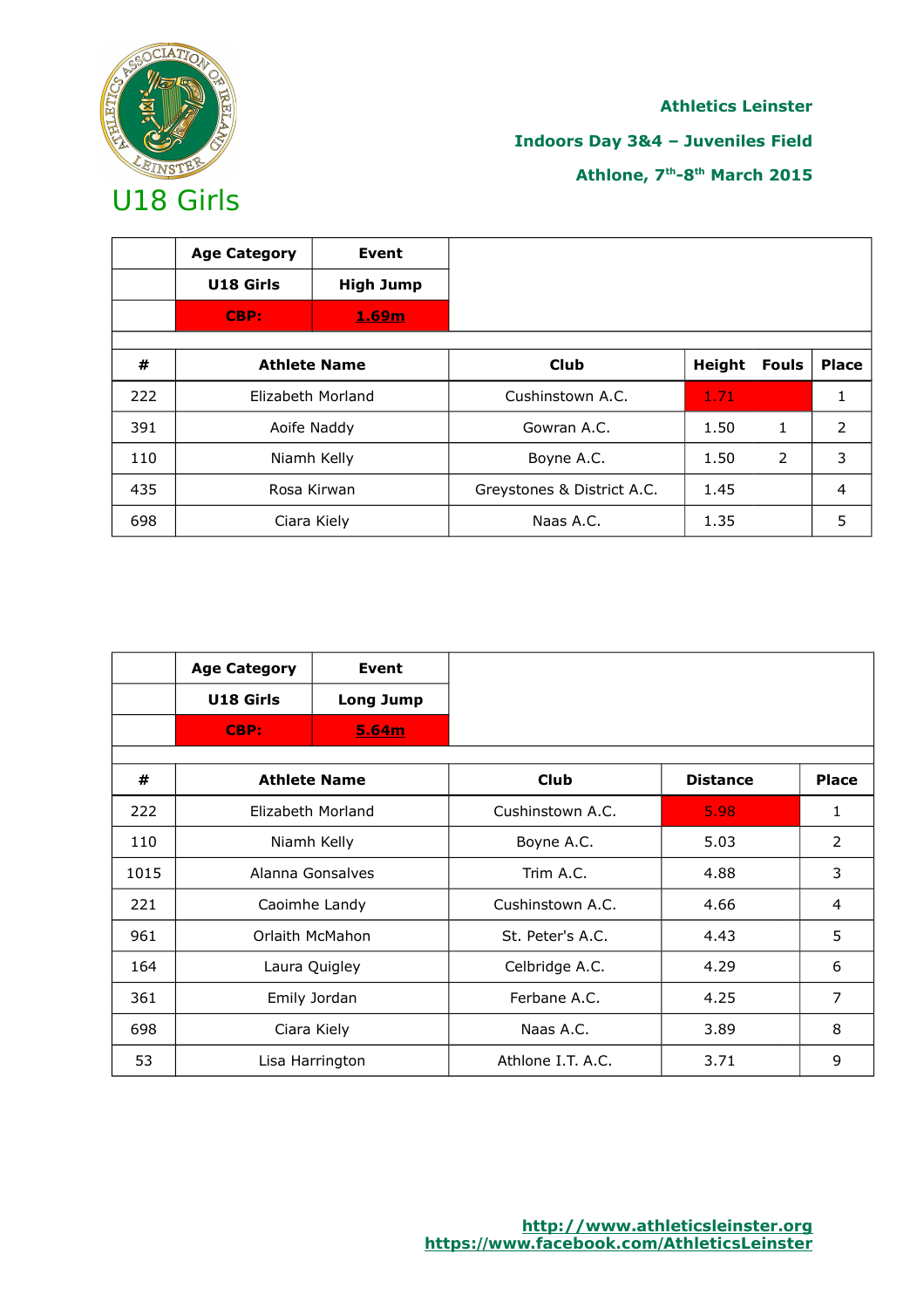

## **Indoors Day 3&4 – Juveniles Field**

|     | <b>Age Category</b> | Event               |                         |                 |              |
|-----|---------------------|---------------------|-------------------------|-----------------|--------------|
|     | U18 Girls           | <b>Shot Putt</b>    |                         |                 |              |
|     | CBP:                | 13.12m              |                         |                 |              |
|     |                     |                     |                         |                 |              |
| #   |                     | <b>Athlete Name</b> | <b>Club</b>             | <b>Distance</b> | <b>Place</b> |
| 759 |                     | Seodhna Hoey        | Portlaoise a.c.         | 11.46           |              |
| 164 | Laura Quigley       |                     | Celbridge A.C.          | 10.46           | 2            |
| 623 |                     | Moya Leydon         | Mullingar Harriers A.C. | 10.32           | 3            |
| 944 |                     | Leah Hutton         | St. L. O'Toole A.C.     | 9.24            | 4            |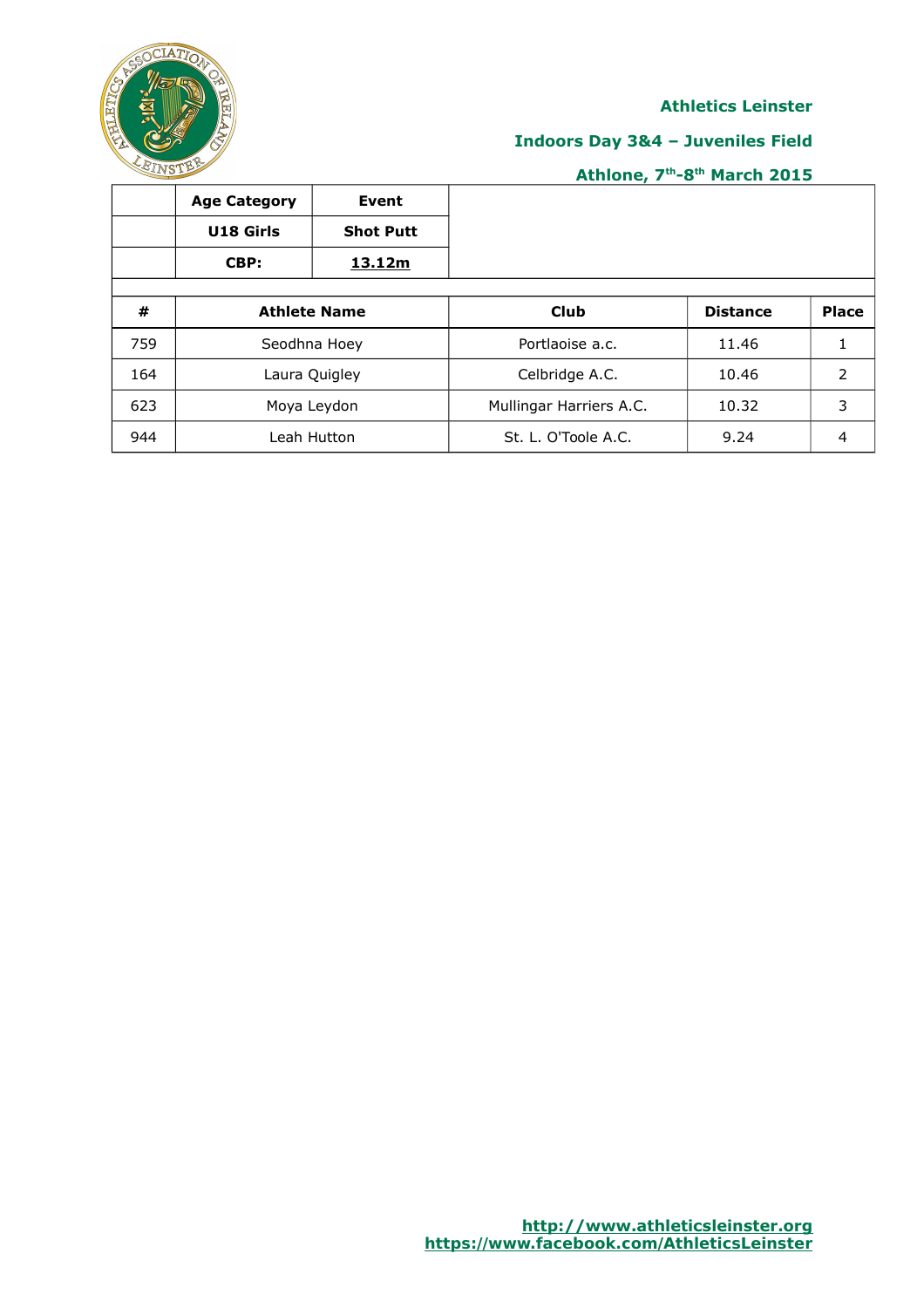

## **Indoors Day 3&4 – Juveniles Field**

|     | <b>Age Category</b> | Event            |                  |        |              |              |
|-----|---------------------|------------------|------------------|--------|--------------|--------------|
|     | U19 Boys            | <b>High Jump</b> |                  |        |              |              |
|     | CBP:                | 2.1m             |                  |        |              |              |
| #   | <b>Athlete Name</b> |                  | <b>Club</b>      | Height | <b>Fouls</b> | <b>Place</b> |
| 225 | Keith Marks         |                  | Cushinstown A.C. | 2.06   |              |              |
| 356 | Tim Bowler          |                  | Enniscorthy A.C. | 1.60   |              |              |

|     | <b>Age Category</b>     | Event            |                  |                 |              |
|-----|-------------------------|------------------|------------------|-----------------|--------------|
|     | U19 Boys                | <b>Long Jump</b> |                  |                 |              |
|     | CBP:                    | 6.75m            |                  |                 |              |
| #   | <b>Athlete Name</b>     |                  | <b>Club</b>      | <b>Distance</b> | <b>Place</b> |
| 225 | Keith Marks             |                  | Cushinstown A.C. | 6.52            |              |
| 165 | Ikenna Ezeugo-Klucaenko |                  | Celbridge A.C.   | 6.41            | 2            |
| 224 | Shane Joyce             |                  | Cushinstown A.C. | 6.21            | 3            |
| 355 | James Fortune           |                  | Enniscorthy A.C. | 6.01            | 4            |
| 582 |                         | Mikey Cullen     | Menapians A.C.   | 5.91            | 5            |

|     | <b>Age Category</b> | Event            |                      |                 |              |
|-----|---------------------|------------------|----------------------|-----------------|--------------|
|     | U19 Boys            | <b>Shot Putt</b> |                      |                 |              |
|     | CBP:                | 14.44m           |                      |                 |              |
| #   | <b>Athlete Name</b> |                  | <b>Club</b>          | <b>Distance</b> | <b>Place</b> |
| 945 |                     | Anu Awonussi     | St. L. O'Toole A.C.  | 15.38           | 1            |
| 724 | Eoin Sheridan       |                  | North Westmeath A.C. | 14.55           | 2            |
| 127 | John Joe Kelly      |                  | Brow Rangers A.C.    | 14.14           | 3            |
| 224 | Shane Joyce         |                  | Cushinstown A.C.     | 13.11           | 4            |
| 392 |                     | Martin Mulhall   | Gowran A.C.          | 12.03           | 5            |